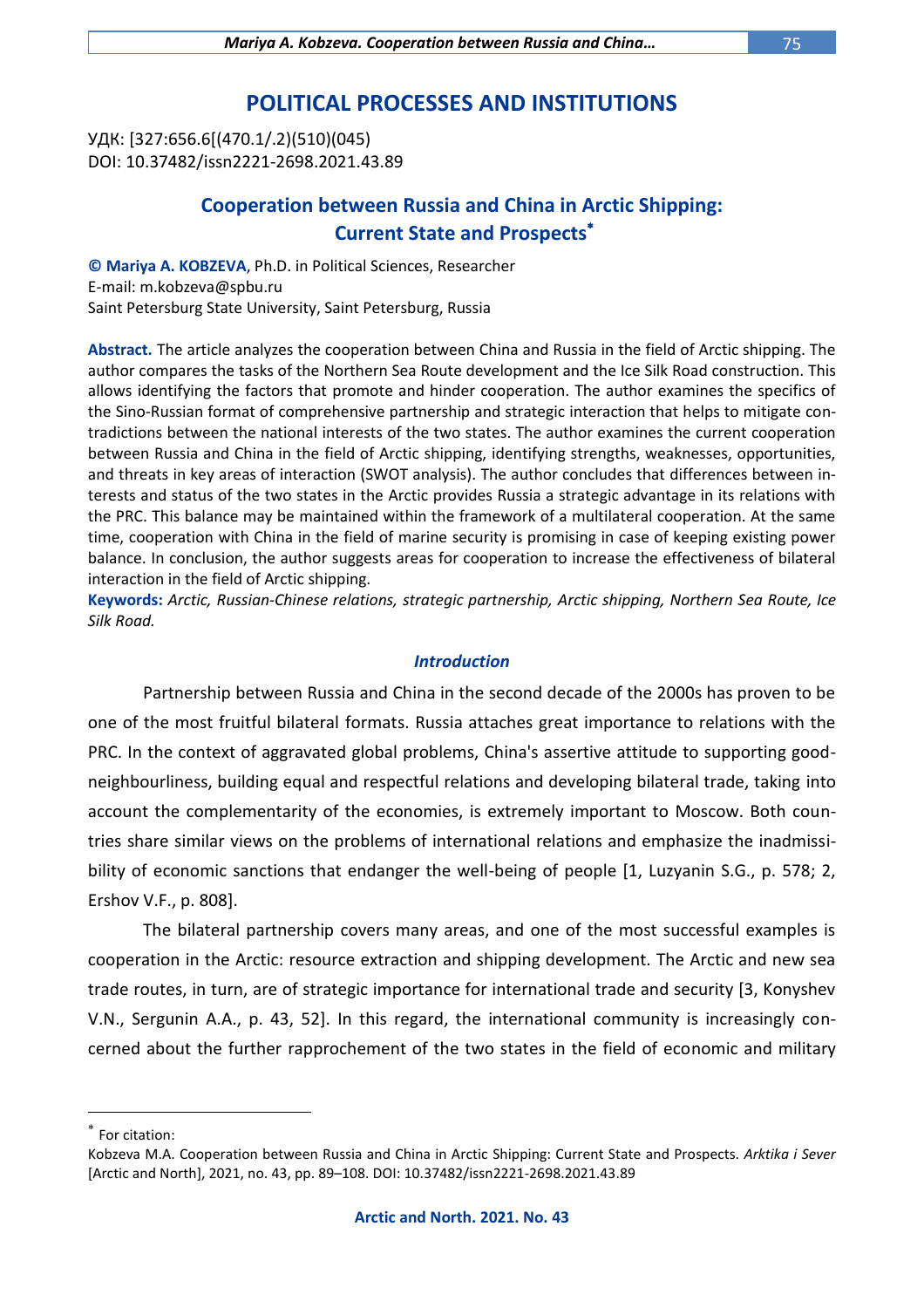cooperation in the region, up to the formation of an alliance [4, Conley H.A., Melino M., p. 25–26]  $^{\text{1}}$ . Most experts believe that such a scenario can be realized only partially, since the interests of Russia and China in the region largely contradict each other [5, Bertelsen R G., Gallucci V., p. 244; 6, Østreng W. et al., p. 75]. There is also a difference in the motives of the two actors. The key reason for Russia's increased cooperation with China was the sanctions against Moscow imposed in connection with the Ukrainian crisis. The PRC, on the other hand, began its journey to the Arctic long before that. In an effort to join the development of resources and new sea routes, China has built relations with all Arctic countries, not focusing exclusively on the Russian Federation. The global infrastructure initiative "One Belt, One Road" announced in 2013 gradually became a conceptual support for this activity, and in relation to shipping was formed as the idea of building the "Ice Silk Road" [7, Lanteigne M., p. 3; 8, Sørensen C. T. N., Klimenko E., p. 37–39].

Russian and Chinese experts studying the potential of bilateral cooperation in the region also point to the ambiguous nature of the interaction. In general, giving a positive assessment of the joint development of the Arctic and shipping, experts emphasize the need for Moscow to maintain independence from China [9, Konyshev V.N., Sergunin A.A., p. 6; 10, Voronenko A.L., p. 301; 11, Morozov Yu.V., p. 30–32; 12, Aleksandrov O.B., p. 35; 13, Liu H., p. 117; 14, Dow B., p. 70– 71] <sup>2</sup>. Russian scientists suggest that China's interests in expanding the rights of non-Arctic states may threaten the policy of the Russian Federation and, in particular, its sovereignty in the Arctic [15, Khramchikhin A.A., p. 94–96]<sup>3</sup>. In turn, Chinese experts discuss the reliability of Russia as a partner in the Arctic, noting Russia's suspicion about the presence of the PRC in the Far North and, in general, preference to cooperate with European partners [16, Dun Ts., Lukin A.L., p. 162].

Since the experts are mainly focused on studying the difference between the interests of the two states in the Arctic, the new format of "comprehensive partnership" and its role in building bilateral cooperation mechanisms remain outside the scope of research. The real state of affairs in the development of shipping in the Russian Arctic often remains an auxiliary argument rather than a subject of detailed research. In this regard, the purpose of this work is to assess the level and prospects of cooperation between Russia and China in the field of Arctic shipping. Research objectives:

• Determine which national interests support the possibility of cooperation between the two countries in the development of Arctic shipping;

<sup>&</sup>lt;sup>1</sup> Federation of American Scientists. Changes in the Arctic: Background and Issues for Congress. Report. Congressional Research Service. URL:https://fas.org/sgp/crs/misc/R41153.pdf (accessed 08 December 2019).

<sup>&</sup>lt;sup>2</sup> Chen S., Zhang T. Ice Silk Road. URL: http://russian.china.org.cn/exclusive/txt/2018-06/25/content\_53369435.htm (accessed 12 December 2019); Liu Nengye. Zhongguo de xin sichou zhi lu he beiji [China's New Silk Road and the Arctic]. URL: http://www.polaroceanportal.com/article/1537 (accessed 15 October 2019).

 $^3$  Gudev P. Arkticheskie ambitsii Podnebesnoy. Rossiya v global'noy politike [Gudev P. Arctic Ambitions of China. Russia in Global Affairs]. URL: https://globalaffairs.ru/number/Arkticheskie-ambitcii-Podnebesnoi-19751 (accessed 15 August 2019).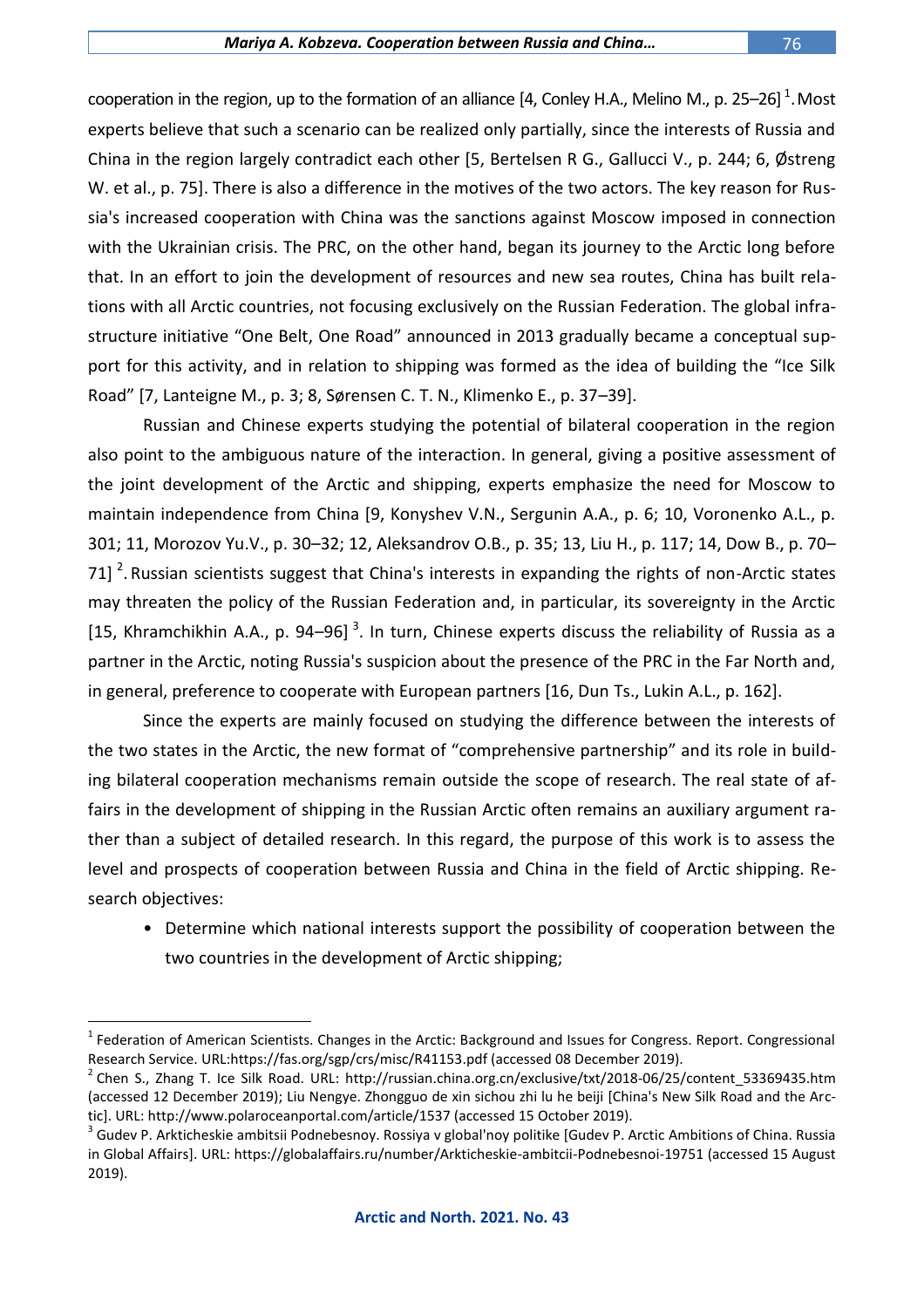- Explore what opportunities for the development of bilateral cooperation arise due to the format of comprehensive partnership and strategic interaction;
- Identify strengths and weaknesses, opportunities and threats for interaction between Russia and China in the development of shipping in the Arctic.

Research materials include sources in English, Russian and Chinese, including official documents and statements published on the official websites of ministries of foreign affairs, state councils, governments, as well as scientific publications. Key research methods are comparative analysis to study the interests of countries in the Arctic and SWOT analysis to assess the achievements and shortcomings of bilateral cooperation in the field of shipping.

### *Comparison of the national interests of Russia and China in the Arctic*

Today, Russia and China announced large-scale plans for the development of shipping in the Arctic: Russian, for the development of the Northern Sea Route (NSR), and the Chinese, for the construction of the Ice Silk Route (ISR). Comparison of the two initiatives will clarify how their goals coincide and whether their harmonious interaction is possible.

The Russian project is inextricably linked to the task of the country's survival and wellbeing. The development of the NSR is designed to strengthen the Russian economy and solve the problem of manageability of the resource-rich regions of Siberia and the Far East. The NSR should become a key highway for the new logistics of vast territories: to increase their interconnection, to ensure the possibility of building enterprises, delivering products to domestic and international consumers. For this reason, the key criterion for any project in the Russian Arctic is the ability to "load" the NSR in order to reach the threshold of 80 million tons of cargo transported annually by  $2024<sup>4</sup>$ .

The designated goal turns out to be related to the problems of regional security, both traditional and non-traditional. The long coastline of the Russian Arctic is a natural border. Threats of terrorism, illegal immigration, poaching, smuggling and environmental pollution require an increased focus on securing the areas, developing the adjacent infrastructure and a network of search and rescue stations. In addition, Arctic shipping routes go around territories that are extremely important for the country's strategic security. This makes a special impact on Russia's cooperation in the development of Arctic shipping with any state, including the PRC [5, Bertelsen R.G., Gallucci V., 244–245] <sup>5</sup>. In particular, the priority for Russia is to maintain a "zone of peace" in

<sup>4</sup> Prezident podpisal Ukaz «O natsional'nykh tselyakh i strategicheskikh zadachakh razvitiya Rossiyskoy Federatsii na period do 2024 goda» [The President Signed the Decree "On National Goals and Strategic Objectives of the Development of the Russian Federation for the Period up to 2024"]. URL: http://kremlin.ru/events/president/news/57425 (accessed 12 October 2020).

<sup>5</sup> The Naval Doctrine of the Russian Federation, Approved by the President of the Russian Federation No. Pr-1210 of July 26, 2015. URL: http://static.kremlin.ru/media/events/files/ru/uAFi5nvux2twaqjftS5yrIZUVTJan77L.pdf (accessed 18 October 2020).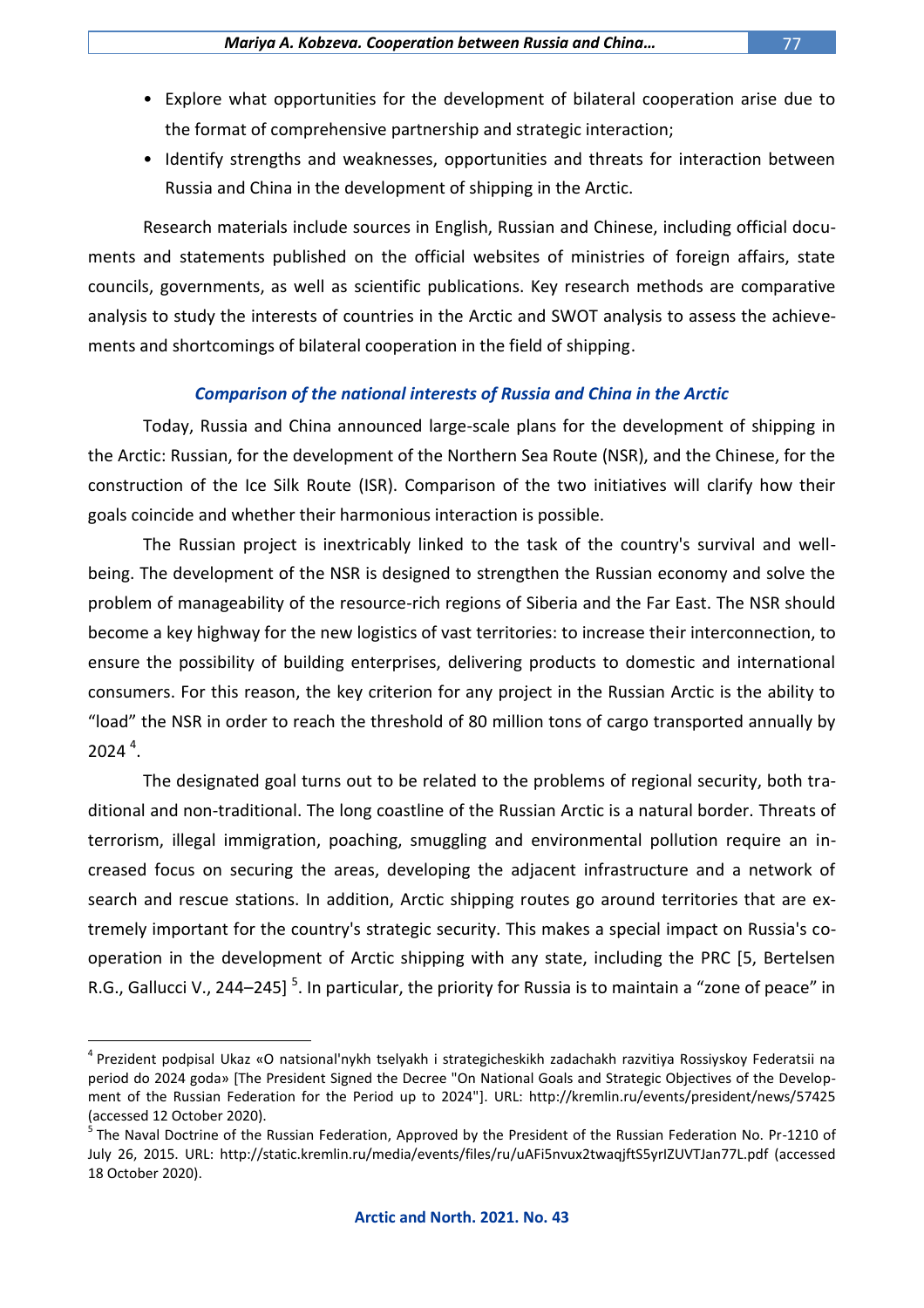the region. For this reason, Russia adheres to a defensive strategy and disapproves of the excessive militarization of the region [17, Burilkov A., Geise T., p. 1046–1047]  $^6$ .

Finally, in the international arena, the development of the NSR increases the value of Russia as a reliable partner capable of implementing long-term projects in the Far North. In this regard, we can agree with the opinion of K. Voronov, an expert at the Institute of World Economy and International Relations of the Russian Academy of Sciences, that the Arctic is the very field where Russia de facto plays the role of a great power<sup>7</sup>. This explains why Moscow is making so many efforts to develop the NSR, despite the high cost and difficulty of working in Arctic waters  $^8$ .

As for the Chinese initiative "Ice Silk Road", it reflects, first of all, the global ambitions of the PRC [18, Sun Y., p. 15]. Comparing them with the tasks that the Arctic shipping allows Russia to solve, we note that the PRC is also interested in taking advantage of economic opportunities. Shipping can become a new source of energy resources, which will not depend on the "Malacca Strait dilemma" and piracy in the waters of Somalia [19, Li Chzh, Hu M., p. 429, 437; 20, Lanteigne M., p. 143]. In addition, the Arctic shipping will give impetus to the development of Northeast China, the ports of which will receive ships on Arctic voyages. All these opportunities are of interest to the PRC in the medium term, since right now the Chinese fleet is not technically ready to get involved in the development of the Arctic.

As well as for Russia, shipping can increase the national security of the PRC within the framework of its rivalry with the United States and its allies [21, Zhang Ts., Huang D., p. 75–77]. Although China's key interests are related to the Asia-Pacific region, and not the Arctic, the passage of ships through the Bering Strait, the use of the coastline and the Far Eastern ports of Russia for the delivery of goods can help overcome the limitation of the First and Second chain of islands [17, Burilkov A., Geise T., p. 1046–1047; 22, Cole D.B., p. 129]. In this regard, the natural choice for Beijing is to cooperate with Russia and, as far as possible, maintain a constructive relationship with the United States. In this regard, China has taken the following position: to participate in rescue and military operations affecting the national interests of the PRC, and to provide its capital, market, knowledge, technology and experience to "promote peace and security in the Arctic" <sup>9</sup>.

<sup>6</sup> Fundamentals of the State Policy of the Russian Federation in the Arctic for the Period up to 2020 and Beyond. URL: http://static.government.ru/media/files/A4qP6brLNJ175I40U0K46x4SsKRHGfUO.pdf (accessed 02 October 2019).

<sup>&</sup>lt;sup>7</sup> Voronov K. ES, Kitay, Rossiya i Arktika: strategicheskie imperativy. Rossiyskiy sovet po mezhdunarodnym delam [EU, China, Russia and the Arctic: Strategic Imperatives. Russian Council on International Affairs]. URL: https://russiancouncil.ru/blogs/arctic/es-kitay-rossiya-i-arktika-strategicheskie-imperativy/ (accessed 09 October 2019).

<sup>&</sup>lt;sup>8</sup> Utverzhden plan razvitiya infrastruktury Severnogo morskogo puti do 2035 goda [Infrastructure Development Plan for the Northern Sea Route up to 2035 was Approved]. URL: http://government.ru/docs/38714/ (accessed 31 December 2019).

<sup>&</sup>lt;sup>9</sup> The State Council of the People's Republic of China. "Full Text: China's Arctic Policy," 26 January 2018. URL: http://english.gov.cn/archive/white\_paper/2018/01/26/content\_281476026660336.htm (accessed 13 October 2020); Shouquan fabu: Zhonghua renmin gongheguo guojia anquan fa [Authorized Release: National Security Law of the People's Republic of China]. URL: http://news.xinhuanet.com/politics/2015-07/01/c\_1115787801.htm (accessed 04 February 2018).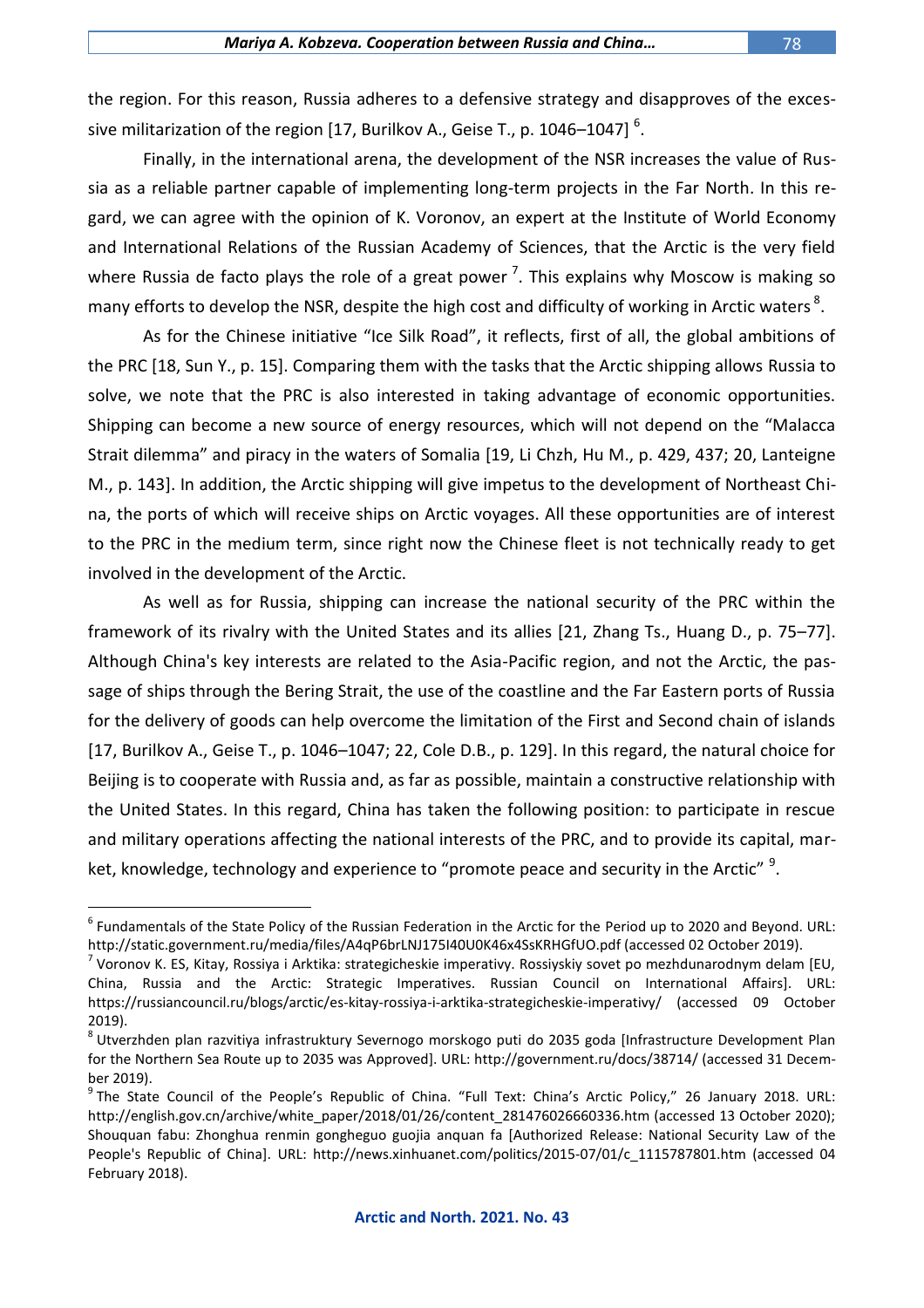Finally, from a political point of view, the idea of the ISR has shaped the PRC's view of cooperation in the Arctic as an all-encompassing one, for the benefit of all countries. Now, even in the Arctic, China has declared itself as a "responsible power" capable of proposing an inclusive development strategy. This step is consistent with China's intention to become one of the world's leading states, displacing the United States. To this end, China intends to influence the existing international rules established within the bipolar and then unipolar world.

For this reason, sea transportation has become the main idea around which Beijing's Arctic policy is being built. Lacking territories in the Arctic Circle, China has no hope of influencing the rules for resource extraction. However, the text of the UN Convention on the Law of the Sea, a key document governing shipping, allows China to debate its legal rights in the region and the issue of freedom of navigation<sup>10</sup>. In an effort to strengthen its position, the PRC called itself "a country close to the Arctic" and, accordingly, has the right to participate in solving the problems of the region. Thus, the ISR became China's claim to a new status in the Arctic: without an application for sovereignty, but with an emphasis on legal rights and, in particular, the right to be considered an important Arctic actor.

In order not to miss the aforementioned opportunities, China has actively joined the participation in shipping. Thanks to the efforts of the Arctic and Antarctic Affairs Administration and COSCO, the flagship company of China's polar commercial shipping, the country regularly conducts research and commercial voyages. To date, the PRC already has two diesel-electric icebreakers (the modernized former Soviet ship "Snow Dragon" and built in the PRC "Snow Dragon 2"). In addition, a nuclear icebreaker is expected to be built. However, these vessels make up the research fleet. Commercial shipping is still in its infancy due to the lack of its own ice-class vessels and specialized ports.

Comparing the interests of Russia and China in the field of Arctic shipping, it can be seen that the initiatives for the development of the NSR and the construction of the ISR overlap. Both are aimed at connecting the European and Asian markets and both are capable of accelerating the economic development of the regions of the two countries. For Moscow, China is one of the most promising partners along with South Korea and Japan. For Beijing, cooperation with Russia on the NSR is the most feasible alternative, since the Russian fairway is better developed than other Arctic routes  $11$ . However, both projects independently serve the interests of Russia and China, and the partners strive to maintain independence in everything, from the diversification of economic cooperation to the training of personnel and the preference of the national language for navigation aids  $^{12}$ .

<sup>&</sup>lt;sup>10</sup> Full Text: Vision for Maritime Cooperation under the Belt and Road Initiative, 20 June 2017. URL: http://news.xinhuanet.com/english/2017-06/20/c\_136380414.htm (accessed 28 May 2018).

<sup>&</sup>lt;sup>11</sup> Zasedanie kruglogo stola foruma «Odin poyas, odin put'» [Roundtable Meeting of the Forum "One Belt, One Road"]. 27 April 2019. URL: http://kremlin.ru/events/president/news/60393 (accessed 20 January 2019).

<sup>12</sup> Cai M*.* COSCO. Arctic Circle. 2015. URL: https://vimeo.com/144905938 (accessed 07 December 2019)*.*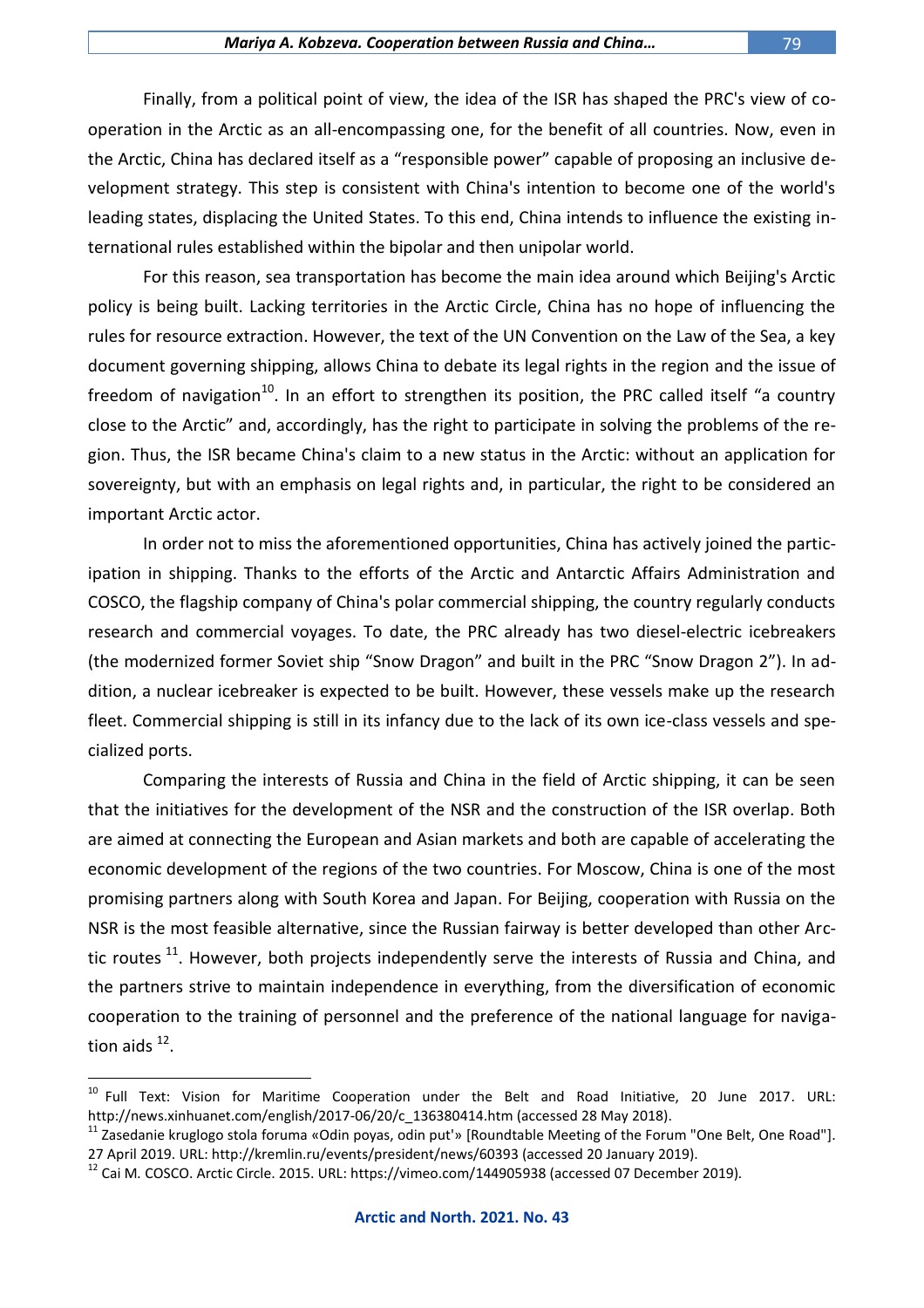The security sphere, in turn, accumulates contradictions of interests to the greatest extent. The Arctic is a region where Russia has a strategic advantage over China. In this regard, the Russian Federation is not interested in the significant involvement of China in the sphere of Arctic security. The possible exploit of dual-use technologies by the PRC, for example, in the course of hydroacoustic research of the Arctic Ocean, is also the reason for the wary attitude of the Russian side  $^{13}$ . An additional burden on the development of relations is imposed by interaction in a completely different part of the world: on the border of two countries and in the Asia-Pacific region [17, Burilkov A., Geise T., p. 1046]  $^{14}$ .

At the same time, there are arguments in favor of cooperation. First, there is a shared interest in technological development. In this regard, countries are participating in initiatives that can increase the connectivity and information security of the region. For example, Russia and China intend to join an international project to lay fiber-optic cables along the bottom of the Arctic seas. Bilateral cooperation in the field of remote sensing between GLONASS and BeiDou also has the potential to improve the safety and quality of navigation in the Arctic.

Second, confrontation with the United States is pushing for security rapprochement  $^{15}$ . It is important that if Russia is not interested in strengthening the PRC as a military power in the Arctic, then for China maximizing Russian military power in the region may be beneficial. In case of a conflict with the United States, China will be able to rely on the supply of products through the territory of the Russian Federation, including using the Arctic infrastructure [23, Pan Ts., Lu Ts., p. 118, 1221<sup>16</sup>. Nevertheless, due to the indicated significant contradictions, cooperation with China remains very limited in the field of military security in the Arctic, search and rescue, maritime security, and in related areas.

The political dimension of cooperation is also not uniquely favorable. On the one hand, partnership in the Arctic helps to strengthen the positions of both states in the international system, which China and Russia want to see as multipolar [24, Lagutina M., Leksyutina Y., p. 46–47]. At the same time, there are a number of contradictions. First, the key position of China, connected with the idea of expanding the rights of non-Arctic states in the Arctic, with the leading role of

 $13\,$  $^{13}$  Koh S.L.C. China's strategic interest in the Arctic goes beyond economics. URL: https://www.defensenews.com/opinion/commentary/2020/05/11/chinas-strategic-interest-in-the-arctic-goesbeyond-economics/ (accessed 18 May 2020).

<sup>&</sup>lt;sup>14</sup> Dopolnitel'noe soglashenie mezhdu Rossiyskoy Federatsiey i Kitayskoy Narodnoy Respublikoy o rossiysko-kitayskoy gosudarstvennoy granitse na ee Vostochnoy chasti [Additional Agreement Between the Russian Federation and the People's Republic of China on the Russian-Chinese State Border on Its Eastern Part]. URL: http://docs.cntd.ru/document/901945334 (accessed 13 November 2019).

<sup>&</sup>lt;sup>15</sup> The Guardian. Joint Russian and Chinese Air Patrol Heightens Tension in Korean Peninsula. July 24, 2019. URL: https://www.theguardian.com/world/2019/jul/24/joint-russian-and-chinese-air-patrol-heightens-tension-in-koreanpeninsula (accessed 07 November 2020).

<sup>16</sup> Zasedanie diskussionnogo kluba «Valday». Vladimir Putin vystupil na itogovoy plenarnoy sessii XVI zasedaniya Mezhdunarodnogo diskussionnogo kluba «Valday» [Meeting of the Valdai Discussion Club. Vladimir Putin Spoke at the Final Plenary Session of the 16th Meeting of the Valdai International Discussion Club]. URL: http://kremlin.ru/events/president/news/61719 (accessed 17 December 2019).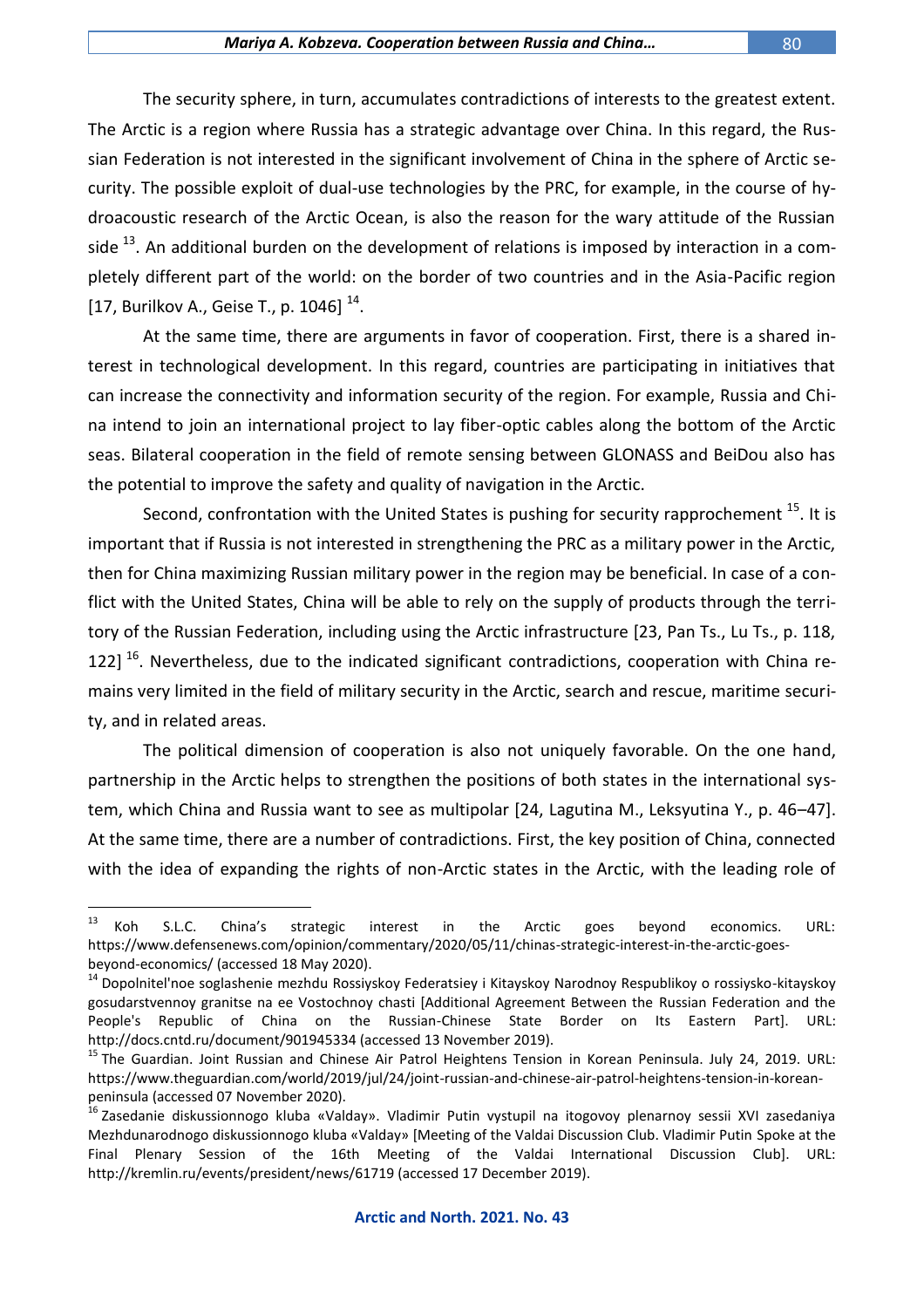China as a "responsible power", completely contradicts the interests of the Russian Federation. Secondly, for Russia, the development of the NSR is a sensitive topic of domestic policy, as it concerns the life and way of life of people living in the Arctic. In this regard, any political decisions of the Russian leadership have far-reaching consequences, including when it comes to closer cooperation with Beijing. For China, however, the Arctic remains a low-risk area.

### *Cooperation in a partnership format*

The partnership format has provided favorable opportunities for cooperation between Russia and China in the field of Arctic shipping. One of the reasons is the flexibility of interaction conditions: the partners are not bound by rigid obligations, which means they can pursue a pragmatic policy without compromising either interests or principles [25, Feng H., p. 9; 26, Korolev A., Portvakov V., p. 418]  $^{17}$ . It was the approach that allowed the two countries to make a decision to pair the Eurasian Economic Union (EAEU) and the "One Belt, One Road" Initiative (despite the contradictions in the interests of the two countries in Central Asia) [27, Alexeeva O., Lasserre F., p. 279–282; 28, Gabuev A., p. 62–63]. This large-scale process now includes the development of the Arctic sea routes <sup>18</sup>.

Another reason for the format's effectiveness is active support of the leaders of the two countries, which provided a stable background for cooperation  $19$ . In this regard, it is worth highlighting the active position of the Russian leadership. The new policy associated with entering the Asian markets and the development of the territories of Siberia and the Far East, the so-called "turn to the East", made the development of the NSR an economic dominant in the Asian direction [29, Pestsov S.K., Volynchuk A.B., p. 85; 30, Sevastyanov S.V., Kravchuk A.A., p. 8–9]. China's crossborder relations are considered today as part of new logistics, and two key projects, transport corridors Primorye-1 and Primorye-2, turned out to be associated with the development of the Northern Sea Route<sup>20</sup>.

The partnership format contributed to the signing of a number of documents that included the Arctic as one of the areas of focus. In early 2003, the study of the Arctic was mentioned in the Agreement on Cooperation in the Study and Use of the World Ocean, and this document laid the

<sup>17</sup> <sup>17</sup> Wen Stresses Importance of Developing China-EU Comprehensive Strategic Partnership. URL: http://en.people.cn/200405/07/eng20040507\_142556.html (accessed 05 September 2020).

 $18$  Kitay i Rossiya idut v nogu so vremenem [China and Russia Keep Pace with the Times]. URL: https://tass.ru/interviews/6504703 (accessed 07 July 2019).

<sup>19</sup> Sovmestnoe zayavlenie Rossiyskoy Federatsii i Kitayskoy Narodnoy Respubliki o razvitii otnosheniy vseob"emlyushchego partnerstva i strategicheskogo vzaimodeystviya, vstupayushchikh v novuyu epokhu [Joint Statement by the Russian Federation and the People's Republic of China on the Development of Comprehensive Partnership and Strategic Interaction Relations Entering a New Era]. URL: http://kremlin.ru/supplement/5413 (accessed 06 December 2019).

<sup>&</sup>lt;sup>20</sup> Programma razvitiya rossiysko-kitayskogo sotrudnichestva v torgovo-ekonomicheskoy i investitsionnoy sferakh na Dal'nem Vostoke Rossiyskoy Federatsii na 2018–2024 gody [Program for the development of Russian-Chinese Cooperation in Trade, Economic and Investment Spheres in the Far East of the Russian Federation for 2018–2024]. URL: http://russian.mofcom.gov.cn/article/speechheader/201811/20181102808776.shtml (accessed 14 April 2019).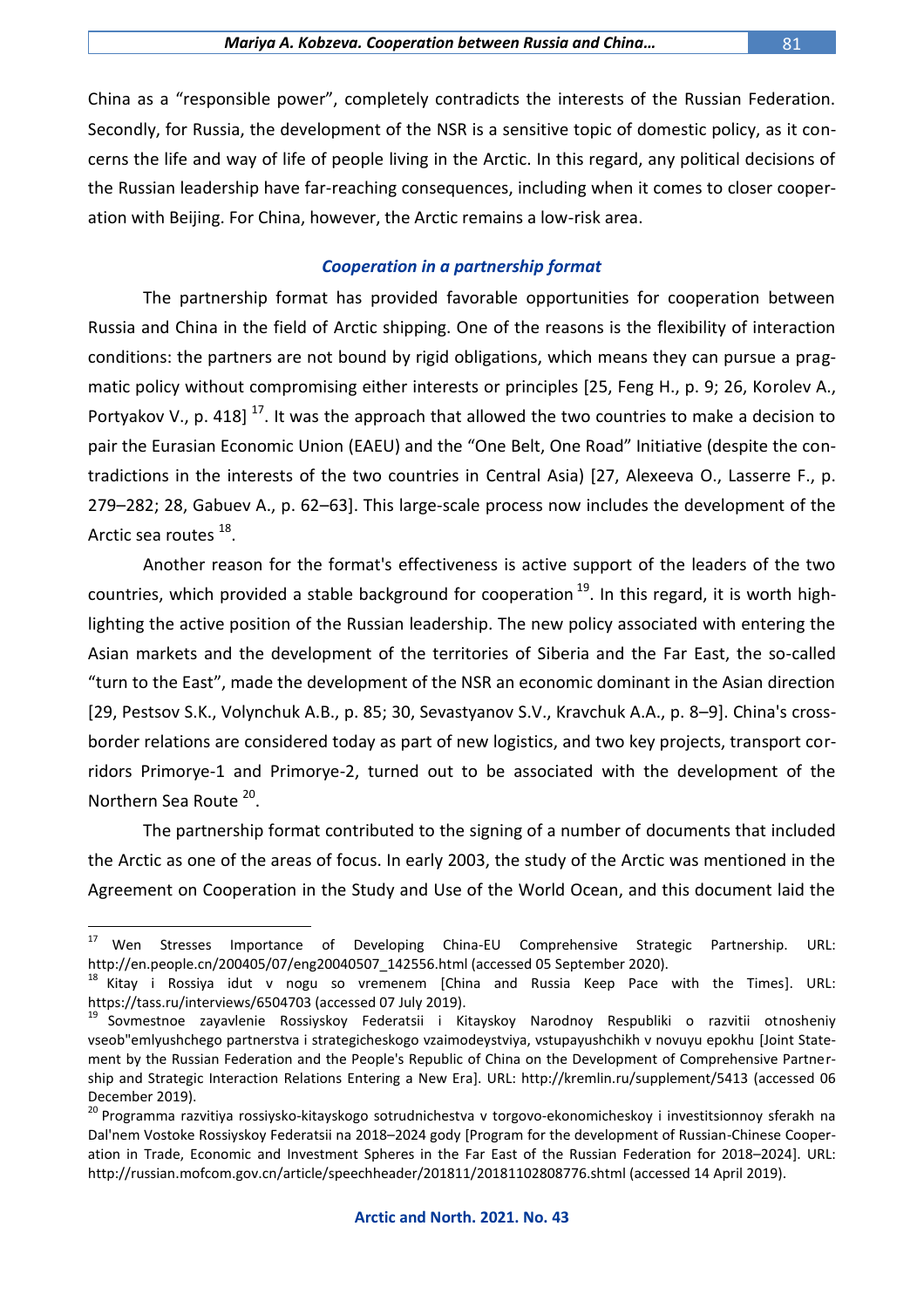foundation for further steps  $21$ . Subsequently, cooperation in the Arctic was included in a number of joint statements from 2017, 2018 and 2019, and the two states agreed to support agencies and companies involved in the development of the NSR and adjacent infrastructure  $^{22}$ . The 2019 Joint Statement noted that cooperation would be "based on rights and interests of the coastal state"  $^{23}$ .

This was a significant concession from the PRC, in comparison with its earlier declarations about freedom of navigation <sup>24</sup>.

Finally, the development of bilateral partnerships facilitated the strengthening of existing bilateral cooperation mechanisms and the creation of new ones, including those in the Arctic [31, Sergunin A., Konyshev V., 79; 32, Kobzeva, M., p. 100–101]. The main venues were the meetings of the Legal Department of the Russian Ministry of Foreign Affairs with the Treaty and Legal Department of the Chinese Ministry of Foreign Affairs, as well as the Russian-Chinese Commission for the preparation of regular meetings of heads of government. Within their framework, issues of shipping, maritime law and dispute settlement in the Arctic are discussed. An additional contribution is made by the Intergovernmental Russian-Chinese Commission for Cooperation and Development of the Far East and the Baikal Region of the Russian Federation and the North-East of the People's Republic of China<sup>25</sup>. Significant support is provided by investment structures and corporations aimed at promoting the implementation of infrastructure projects in Russia, including in the Arctic zone  $^{26}$ .

 $\overline{a}$ <sup>21</sup> Soglashenie mezhdu Pravitel'stvom Rossiyskoy Federatsii i Pravitel'stvom Kitayskoy Narodnoy Respubliki o sotrudnichestve v oblasti issledovaniya i ispol'zovaniya Mirovogo okeana [Agreement between the Government of the Russian Federation and the Government of the People's Republic of China on Cooperation in the Exploration and Use of the World Ocean]. URL: http://www.mid.ru/foreign\_policy/international\_contracts/2\_contract/-/storageviewer/bilateral/PAGe-166/46213 (accessed 16 May 2019).

<sup>&</sup>lt;sup>22</sup> Sovmestnoe zayavlenie Rossiyskoy Federatsii i Kitayskoy Narodnoy Respubliki o dal'neyshem uglublenii otnosheniy vseob"emlyushchego partnerstva i strategicheskogo vzaimodeystviya [Joint Statement of the Russian Federation and the People's Republic of China on the Further Deepening of Relations of Comprehensive Partnership and Strategic Interaction]. URL: http://kremlin.ru/supplement/5218 (accessed 16 January 2019).

<sup>&</sup>lt;sup>23</sup> Sovmestnoe zayavlenie Rossiyskoy Federatsii i Kitayskoy Narodnoy Respubliki o razvitii otnosheniy vseob"emlyushchego partnerstva i strategicheskogo vzaimodeystviya, vstupayushchikh v novuyu epokhu [Joint Statement by the Russian Federation and the People's Republic of China on the Development of Comprehensive Partnership and Strategic Interaction Relations Entering a New Era]. URL: http://kremlin.ru/supplement/5413 (accessed 06 December 2019).

<sup>&</sup>lt;sup>24</sup> The State Council of the People's Republic of China. "Full Text: China's Arctic Policy," 26 January 2018. URL: http://english.gov.cn/archive/white\_paper/2018/01/26/content\_281476026660336.htm (accessed 13 October 2020).

<sup>&</sup>lt;sup>25</sup> Ministry of Foreign Affairs of the People's Republic of China. Consultation Between Director-Generals of the Departments of Treaty and Law of Ministries of Foreign Affairs of China and Russia Held in Moscow. URL: http://www.fmprc.gov.cn/mfa\_eng/wjbxw/t1337836.shtml (accessed 05 August 2018); Sostoyalos' vtoroe zasedanie Mezhpravitel'stvennoy rossiysko-kitayskoy komissii po sotrudnichestvu i razvitiyu Dal'nego Vostoka i Baykal'skogo regiona Rossiyskoy Federatsii i Severo-Vostoka Kitayskoy Narodnoy Respubliki [The Second Meeting of the Intergovernmental Russian-Chinese Commission on Cooperation and Development of the Far East and the Baikal Region of the Russian Federation and the North-East of the People's Republic of China was Held]. URL: http://government.ru/news/33726/ (accessed 06 September 2020).

<sup>&</sup>lt;sup>26</sup> Russian-Chinese Investment Fund for Regional Development. URL: http://ifrd.ru/ru/ (accessed 03 October 2020); COSCO SHIPPING Attended the 6th Meeting of the China-Russia Investment Cooperation Committee. URL: https://en.portnews.ru/news/287783/ (accessed 15 August 2020); VTB i VEB podpisali soglasheniya s China Develop-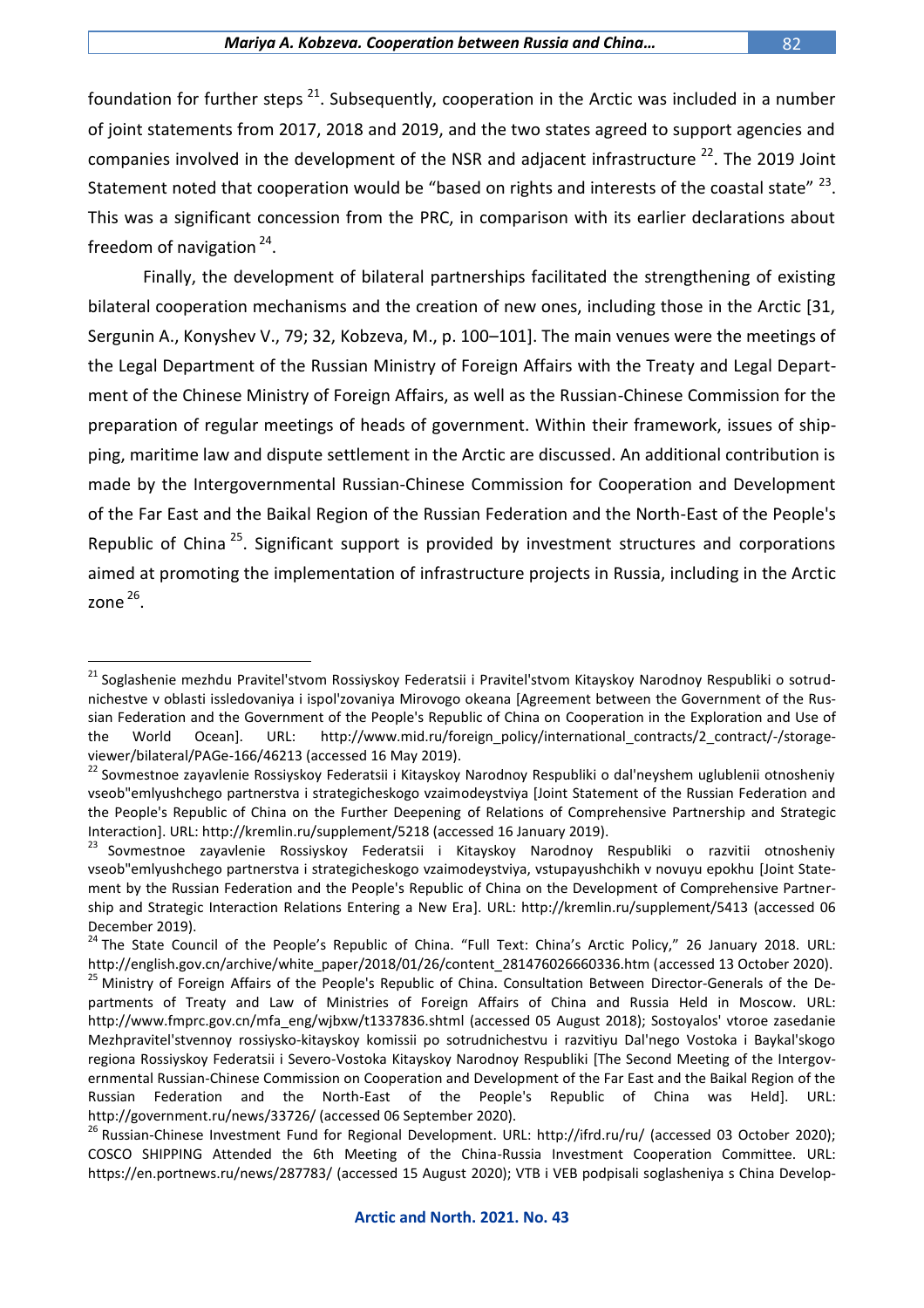A special area of bilateral cooperation also arises due to the interaction of the local administrations of Russia and China, interested in the development of Arctic shipping. Arkhangelsk Oblast, Komi Republic, Murmansk Oblast, Yakutia, Primorskiy Krai are developing relations with the provinces of Heilongjiang and Jilin [33, Ivanov S.A., 416–417]. The Russian side is looking for investments in ports and complex infrastructure projects<sup>27</sup>. In turn, Chinese partners from the border provinces are presenting cooperation with Russia as part of "One Belt, One Road" and ISR Initiatives, thereby hoping to attract additional state support <sup>28</sup>.

### *Assessment of cooperation in the field of shipping in the Russian Arctic*

The political component of bilateral cooperation is somewhat ahead of the true scale of China's involvement. It should be admitted that the development of Arctic shipping is mainly due to Russian ships delivering LNG and other cargo to China and back. Only a small part, no more than 1.2% of the total number of voyages on the NSR, is made by Chinese ships <sup>29.</sup> The partnership itself is still focused on infrastructure projects — that is, on preparing for future active navigation.

In general, three conditional regions can be distinguished where most of the discussed and current Russian-Chinese projects are concentrated: the region of the White and Barents Seas, the Kara Sea and the Sea of Japan. The first and last regions are the gates of the Russian Arctic to Europe and Asia, and the central region, where the largest mining projects are concentrated, serves as a strong point for both the ISR and the NSR. This distribution reflects the inextricable link between the shipping and extractive industries.

Among the three regions, the most successful is the Kara Sea with the largest infrastructure project, the port of Sabetta. The port unites the cargo flows of two projects: Yamal LNG (China's

ment Bank [VTB and VEB Signed Agreements with China Development Bank]. URL: http://www.finmarket.ru/currency/news/4406111 (accessed 19 October 2020).

<sup>&</sup>lt;sup>27</sup> Kitay planiruet zadeystvovat' port Murmansk dlya tranzita tovarov [China Plans to Use the Port of Murmansk for the Transit of Goods]. URL: https://severpost.ru/read/44732/ (accessed 06 November2020); Vlasti Primorya predlozhili Kitayu uchastvovat' v stroitel'stve porta dlya tranzita gruzov cherez SMP [Primorye Authorities Invited China to Participate in the Construction of a Port for the Transit of Goods through the NSR]. URL: https://www.interfax-russia.ru/fareast/news/vlasti-primorya-predlozhili-kitayu-uchastvovat-v-stroitelstve-porta-dlya-tranzita-gruzov-cherez-smp (accessed 18 October 2020).

<sup>&</sup>lt;sup>28</sup> Jiakuai jianshe san qiao yi dao wanshan kou'an jichu sheshi cujin zhong e diqu jingmao hezuo dadao geng gao shuiping wangwentao chuxi 2019 nian di wu jie guoji beiji luntan quanti huiyi [Accelerating the Construction of Three Bridges and One Island, Improving Port Infrastructure and Promoting Economic and Trade Cooperation between China and Russia to a Higher Level. Wang Wentao Attended the 2019 Plenary Session of the Fifth International Arctic Forum]. URL: http://www.hlj.gov.cn/szf/system/2019/04/12/010897732.shtml (accessed 17 September 2019); Haerbin Shi Zhang Song Xibin Huijian Mo'ermansike Daibiao Tuan [Meeting of the Mayor of Harbin Son Xibin with Murmansk Delegation]. URL:

http://js.hlj.gov.cn:82/js/detail?id=8add3897dc5d88fcd1e6d9c92f57e241&title=5ZOI5bCU5ruo5biC6ZW/5a6L5biM5p aM5Lya6KeB5pGp5bCU5pu85pav5YWL5Luj6KGo5Zui&to=aHR0cDovL3d3dy5obGouZ292LmNuL3p3ZmIvc3lzdGVtLzIw MTcvMDgvMTUvMDEwODQyNjM5LnNodG1s&sid=\$sid (accessed 20 December 2019).

<sup>&</sup>lt;sup>29</sup> Razresheniya na plavanie sudna v akvatorii Severnogo morskogo puti. Administratsiya Severnogo Morskogo puti [Permits for Navigation of the Vessel in the Water Area of the Northern Sea Route. Administration of the Northern Sea Route]. URL: http://www.nsra.ru/ru/rassmotrenie\_zayavleniy/razresheniya.html (accessed 18 June 2020); Gruzooborot portov Dal'nego Vostoka imeet bol'shoy potentsial rosta [The Cargo Turnover of the Ports of the Far East Has Great Growth Potential]. URL: https://minvr.gov.ru/press-center/news/21572 (accessed 11 August 2020).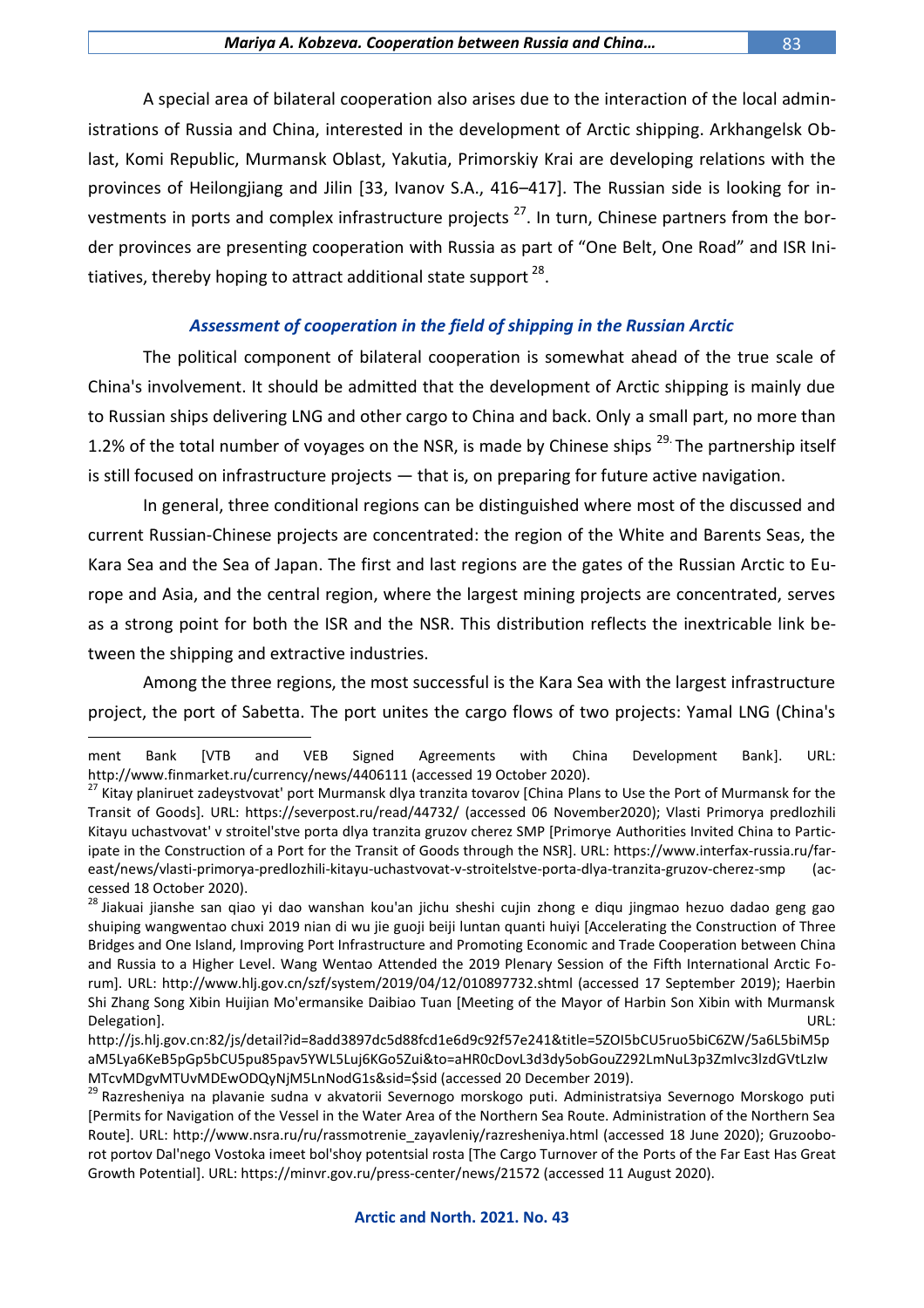share is 29.9%) and the Arctic LNG-2 under construction (China's share is 20%)  $^{30}$ . This is where the Russian-Chinese cooperation in the field of shipping is most productive. Within the framework of these projects, a number of Chinese companies are supplying Arctic LNG tankers, module carriers and the modules themselves  $31$ . A significant event was the establishment in 2019 of a joint company LLC Sea Arctic Transport (NOVATEK, Sovcomflot, China COSCO Shipping Corporation Limited and Silk Road Fund). The Russian-majority company will manufacture icebreaking tankers for the year-round transportation of hydrocarbons and cargo from Europe to Asia <sup>32</sup>.

The Sea of Japan region is more problematic. Mutual mistrust, accumulated over the long history of cross-border cooperation, hinders interaction, and many projects in the region have been idle for decades [34, Li Tsz., Zhan L., Ma P., p. 37]. However, the current active policy of Moscow on the development of the Far East helped to solve a number of problems of cross-border cooperation and introduced a new, Arctic direction [35, Petrakov V.V., Lukin A.L., p. 89]<sup>33</sup>. Two cross-border international transport corridors are now part of a new logistics system linking the European and Asian Arctic (Primorye-1 from Heilongjiang province through the ports of Vladivostok and Nakhodka and Primorye-2 from Jilin province through the port of Zarubino)  $34$ . The cooperation between Rosneft and the Chinese Shipbuilding Corporation on the construction of the Zvezda shipyard, which specializes in the construction of Arc7 ice-class gas carriers and other vessels and equipment for oil production and transportation, turned out to be successful <sup>35</sup>.

The least successful cooperation is in the White and Barents Seas. For several years, Chinese companies have been visiting the region, negotiating and signing agreements, but the im-

 $^{30}$  Tovarooborot cherez port Sabetta v 2016 g. uvelichilsya v 5 raz, do \$5,2 mlrd [Trade Turnover through the Port of Sabetta in 2016 Increased 5 times, to \$ 5.2 Billion]. URL: https://tass.ru/transport/3927061 (accessed 10 April 2020).

<sup>&</sup>lt;sup>31</sup> Kitay nachal postroyku moduley dlya "Arktik SPG-2" [China Starts Building Modules for "Arktik SPG-2"]. URL: https://pro-arctic.ru/13/12/2019/news/38555 (accessed 01 June 2020); Kitay postroil dlya «Yamal SPG» pervyy v mire vsesezonnyy arkticheskiy tanker [China Builds the World's First All-Season Arctic Tanker for "Yamal SPG"]. URL: https://regnum.ru/news/economy/2533034.html (accessed 14 June 2019); "Ya Ma'er, Chuli Beiji Quan De LNG Chaoji Gongcheng. [Yamal, a Super Complex Project for the Production of LNG in the Arctic Circle]." URL: http://news.CNPC.com.cn/system/2017/04/01/001641559.shtml (accessed 17 May 2017).

<sup>&</sup>lt;sup>32</sup> «NOVATEK», COSCO SHIPPING, «Sovkomflot» i Fond Shelkovogo Puti podpisali soglashenie v otnoshenii OOO «Morskoy arkticheskiy transport» [NOVATEK, COSCO SHIPPING, Sovcomflot and the Silk Road Fund Signed an Agreement on Arctic Sea Transport LLC]. URL: http://www.novatek.ru/ru/investors/events/archive/index.php?id\_4=3243 (accessed 14 June 2020).

<sup>&</sup>lt;sup>33</sup>Plenarnoe zasedanie Vostochnogo ekonomicheskogo foruma [Plenary Session of the Eastern Economic Forum]. URL: http://kremlin.ru/events/president/news/61451 (accessed 04 May 2020); Dokumenty, podpisannye po itogam ofitsial'nogo vizita Predsedatelya Kitayskoy Narodnoy Respubliki Si Tszin'pina v Rossiyskuyu Federatsiyu [Documents Signed Following the Official Visit of the President of the People's Republic of China Xi Jinping to the Russian Federation]. URL: http://kremlin.ru/supplement/5217 (accessed 04 August 2020).

<sup>34</sup> Gruzovuyu liniyu Khun'chun' – Zarubino – Ninbo ofitsial'no zapuskayut v Primorye [Freight Line Hunchun – Zarubino – Ningbo Officially Launched in Primorye]. URL: https://www.primorsky.ru/news/150483/ (accessed 19 September 2020).

<sup>&</sup>lt;sup>35</sup> Novyy etap stroitel'stva. Sudostroitel'nyy kompleks «Zvezda» [New Stage of Construction. Shipbuilding Complex "Zvezda"]. URL: http://www.sskzvezda.ru/index.php/ru/8-news/142-novyj-etap-stroitelstva (accessed 06 August 2020); «Rosneft»: mezhdunarodnoe sotrudnichestvo [Rosneft: International Cooperation]. URL: https://actualcomment.ru/mezhdunarodnoe-sotrudnichestvo-rosnefti--1608101356.html (accessed 16 February 2018).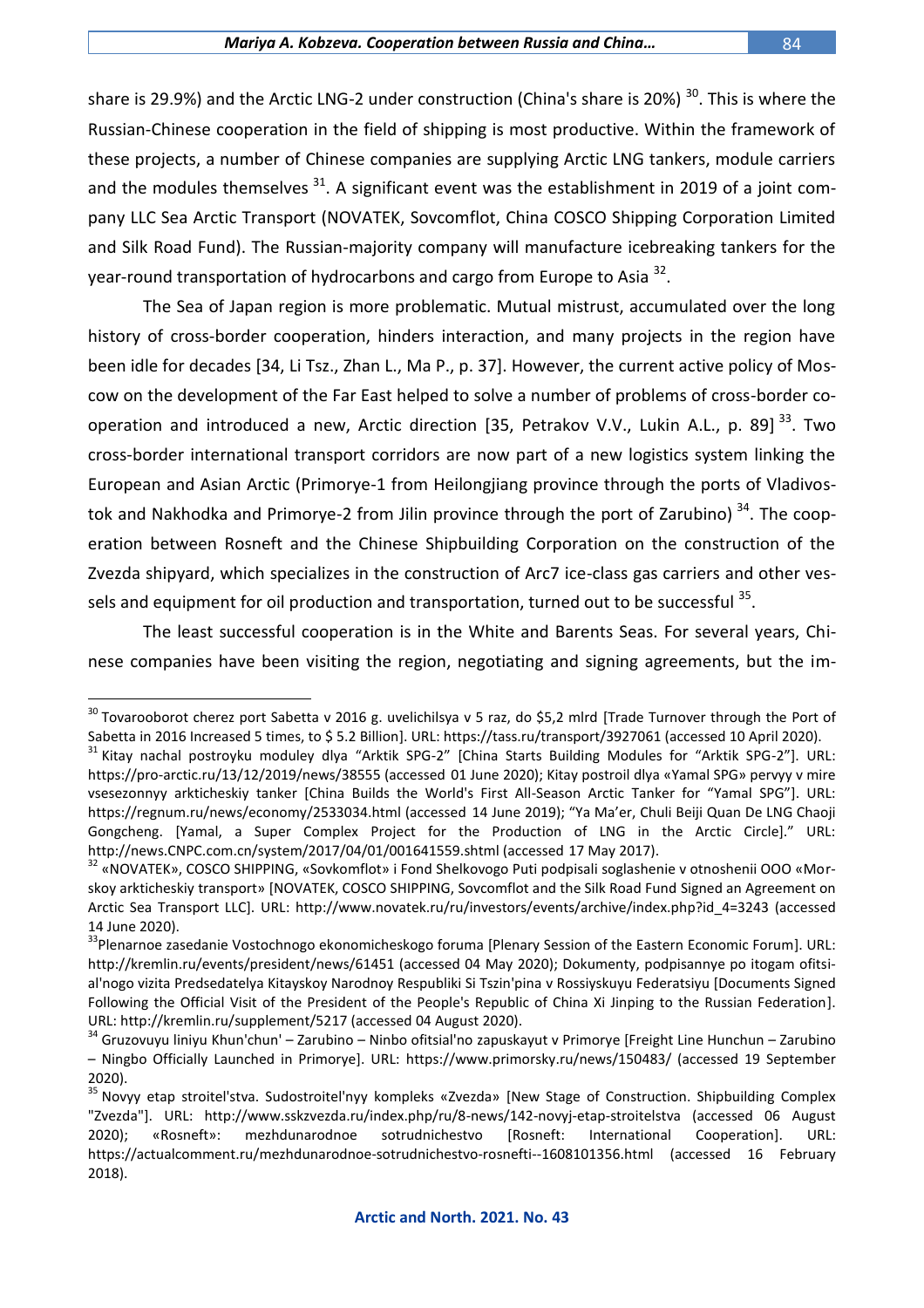plementation of projects (construction of the Belkomur railway, a deep-water port in the area of Mudyug Island, etc.) does not move forward. Even the Russian-Chinese working group, assembled in 2013 with the participation of the Ministry of Transport, the China Development Bank and other influential organizations of the two countries, did not produce significant results  $^{36}$ .

The problem here, first of all, lies in the uncertainty of the Russian side in the payback of projects. The new plan for the development of the infrastructure of the Northern Sea Route up to 2035 provides for the completion of a number of infrastructure facilities within the Murmansk transport hub, but the construction of Belkomur and the development of the Murmansk port are considered as tasks for the future <sup>37</sup>. An additional obstacle is the presence of internal competition for investment between Murmansk and Arkhangelsk and potential external competition with the Norwegian port of Kirkenes, also aimed at obtaining Chinese investments [36, Zaykov K.S., p. 38– 39]  $^{38}$ .

This study allows us to consider the strengths and weaknesses, opportunities and threats of Russian-Chinese cooperation in the field of Arctic shipping (Table 1).

*Table 1*

|  | SWOT analysis of Sino-Russian cooperation in shipping and infrastructure in the Russian Arctic $^{\rm 39}$ |
|--|------------------------------------------------------------------------------------------------------------|
|--|------------------------------------------------------------------------------------------------------------|

|          | White Sea and Barents Sea |                                                                                                        |  |
|----------|---------------------------|--------------------------------------------------------------------------------------------------------|--|
| S        |                           | The proactive attitude of the local administration and the constant interest of Chinese companies cre- |  |
|          |                           | ate the basis for further cooperation.                                                                 |  |
|          |                           | The long history of negotiations increases mutual awareness of the Chinese and Russian partners        |  |
|          |                           | about each other's opportunities and challenges, as well as about future projects.                     |  |
|          | ٠                         | Projects are gradually receiving support from the country's leadership.                                |  |
| W        |                           | The political will of the Russian side has not yet been consolidated sufficiently to provide a clear   |  |
|          |                           | roadmap for cooperation.                                                                               |  |
|          | $\bullet$                 | The risk is related to an extreme and fragile environment, current infrastructure problems and the     |  |
|          |                           | negative impact of European sanctions on business in Russia.                                           |  |
| $\Omega$ |                           | The territorial proximity to Europe and the developed infrastructure (compared to other parts of the   |  |
|          |                           | Russian Arctic) offers Russia and China a chance to establish links with European partners and create  |  |
|          |                           | new Eurasian logistics through the Russian railways network.                                           |  |
| т        |                           | The implementation of projects is highly dependent on political and economic relations with Europe.    |  |
|          |                           | This could hinder bilateral plans and lead to possible competition between the priorities of Chinese   |  |
|          |                           | investments, either in the renovated Russian ports, or in similar projects in Scandinavia.             |  |
| Kara Sea |                           |                                                                                                        |  |
| S        |                           | Yamal LNG and Arctic LNG-2, combined with the construction of the Sabetta port, have become suc-       |  |
|          |                           | cess stories for the leaders of both states in bilateral cooperation and multi-stakeholder engagement  |  |
|          |                           |                                                                                                        |  |
|          |                           |                                                                                                        |  |

<sup>&</sup>lt;sup>36</sup> "Belkomur" dast vozmozhnost' realizovat' bolee 40 krupnykh investproektov ["Belkomur" will Provide an Opportunity to Implement More than 40 Large Investment Projects]. URL: https://tass.ru/ekonomika/4130386 (accessed 09 December 2019); Kitay zainteresovan v sotrudnichestve s Pomoryem v sfere morskikh perevozok [China is Interested in Cooperation with Pomorie in the Field of Sea Transportation]. URL: http://dvinanews.ru/-s4yh4897 (accessed 08 November 2020)

<sup>&</sup>lt;sup>37</sup> Utverzhden plan razvitiya infrastruktury Severnogo morskogo puti do 2035 goda [Infrastructure Development Plan for the Northern Sea Route up to 2035 Approved]. URL: http://government.ru/docs/38714/ (accessed 07 March 2020); Nenuzhnaya doroga: za aktsiyami «Belkomura» opyat' nikto ne prishel [An Unnecessary Road: Again, No One Came for the Shares of Belkomur]. URL: https://regnum.ru/news/2383716.html (accessed 08 July 2020).

<sup>&</sup>lt;sup>38</sup> The Dream of an Arctic Railway Fades as Sami Herders Signal 'Veto'. URL: https://thebarentsobserver.com/en/lifeand-public/2020/03/arctic-railway-dream-fades-away-sami-herders-announce-veto (accessed 16 May 2020).

 $39$  S – Strengths, W – Weaknesses; O – Opportunities; T – Threats.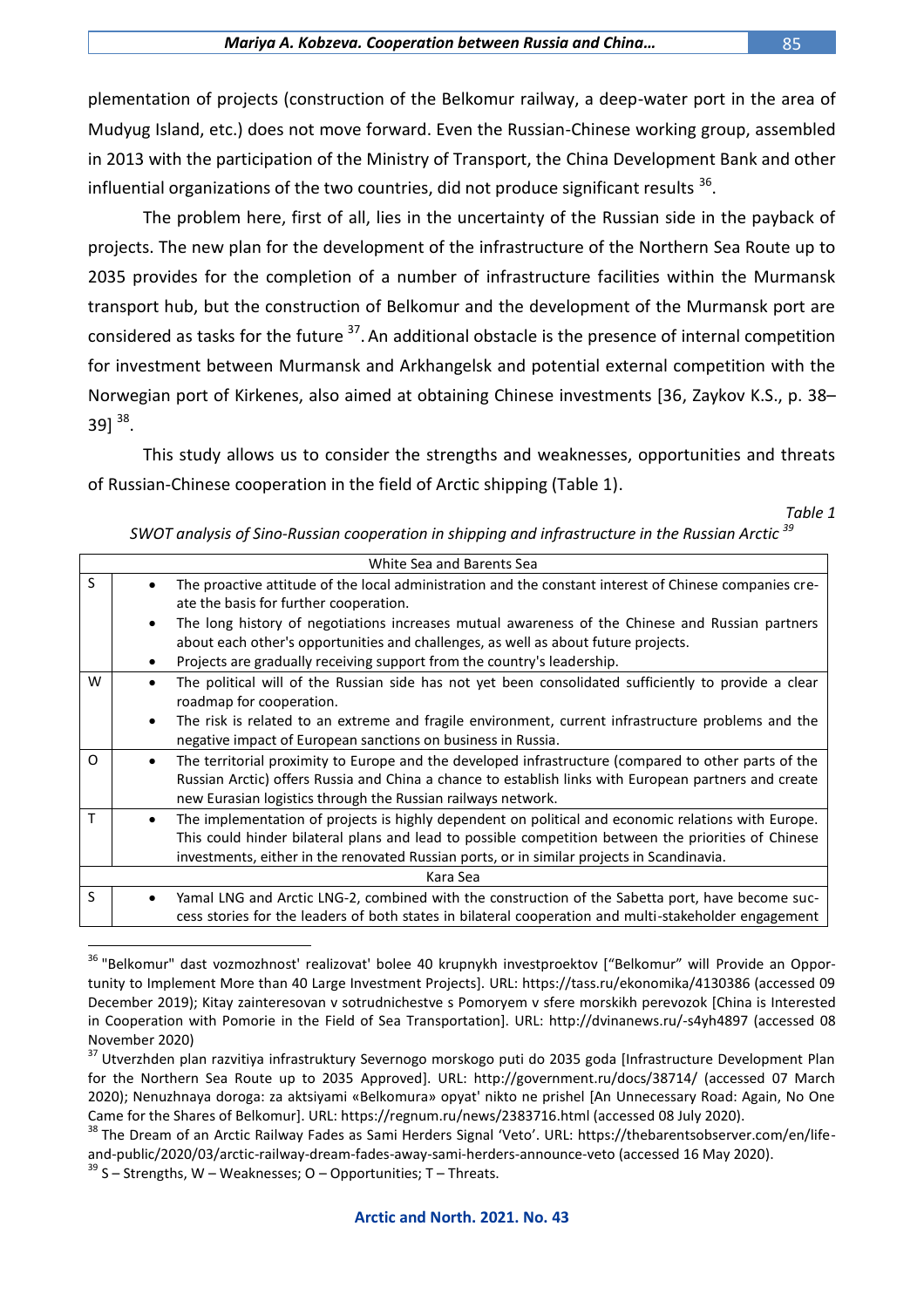|                            | with European and Asian partners in the Arctic. These facts strengthen the readiness for further co-                                                                                                                    |  |  |
|----------------------------|-------------------------------------------------------------------------------------------------------------------------------------------------------------------------------------------------------------------------|--|--|
|                            | operation.                                                                                                                                                                                                              |  |  |
|                            | NOVATEK's projects receive sustained support from the Russian government, which is a long-term<br>$\bullet$                                                                                                             |  |  |
|                            | guarantee of stable profits.<br>Yamal LNG and Arctic LNG-2 share common infrastructure, which increases the return on investment.<br>٠                                                                                  |  |  |
| W                          | $\bullet$                                                                                                                                                                                                               |  |  |
|                            | The risk is related to the extreme and fragile environment, current infrastructure problems and the<br>negative impact of European sanctions on business in Russia.                                                     |  |  |
| 0                          | The scale and complexity of projects is a powerful incentive for Sino-Russian technological coopera-<br>$\bullet$                                                                                                       |  |  |
|                            | tion in various areas related to the development of the Arctic.                                                                                                                                                         |  |  |
|                            | The natural resources of the region provide the basis for long-term activities in these areas.<br>٠                                                                                                                     |  |  |
| T.                         | The scale of the project determines its strong dependence on government support and stability in the<br>$\bullet$                                                                                                       |  |  |
|                            | Russian Federation.                                                                                                                                                                                                     |  |  |
|                            | Sea of Japan                                                                                                                                                                                                            |  |  |
| $\sf S$                    | Mild climate and territorial proximity to Asian ice-free ports favor cooperation.<br>$\bullet$                                                                                                                          |  |  |
|                            | Long-term cross-border cooperation ensures mutual understanding and provides well-functioning                                                                                                                           |  |  |
|                            | mechanisms of interaction.                                                                                                                                                                                              |  |  |
| W                          | Lack of investment attractiveness of the region for Chinese investors and deep-rooted distrust of Chi-<br>$\bullet$                                                                                                     |  |  |
|                            | nese partners in the Far East hinder fruitful cooperation.                                                                                                                                                              |  |  |
|                            | Clear separation of national interests of the two states in the Asia-Pacific region limits the scope of<br>$\bullet$                                                                                                    |  |  |
|                            | China's participation in regional development.                                                                                                                                                                          |  |  |
| 0                          | Improving regional development and connectivity: the link between the Arctic and the Far East in the<br>$\bullet$<br>case of Russia, the link between the Northeast and Arctic Eurasian logistics in the case of China. |  |  |
|                            | Creating a production chain from Arctic hydrocarbons to reprocessed fuels for Asian markets - main-                                                                                                                     |  |  |
|                            | ly in the interests of Russia.                                                                                                                                                                                          |  |  |
| $\mathsf T$                | Dependence of cooperation on the political situation: success or contradictions of cross-border rela-<br>$\bullet$                                                                                                      |  |  |
|                            | tions and the situation in the Asia-Pacific region.                                                                                                                                                                     |  |  |
| Shipping in Russian waters |                                                                                                                                                                                                                         |  |  |
| S                          | Gaining experience in research and commercial shipping in Russian Arctic waters, including under-<br>$\bullet$                                                                                                          |  |  |
|                            | standing of ice conditions, requirements for vessels and crews, and experience in dealing with Russian                                                                                                                  |  |  |
|                            | authorities.                                                                                                                                                                                                            |  |  |
|                            | Willingness to engage in dialogue regarding shipping conditions and regulations combined with the<br>$\bullet$                                                                                                          |  |  |
|                            | commitment of both countries to the existing legal framework.                                                                                                                                                           |  |  |
| W                          | There is still a significant gap between year-round navigation requirements and the current state of<br>$\bullet$                                                                                                       |  |  |
|                            | the fleet and logistics.                                                                                                                                                                                                |  |  |
| 0                          | China's ability to navigate the Russian Arctic confirms its status as an "important Arctic actor" and<br>$\bullet$<br>supports Russia's efforts to establish international shipping along the NSR.                      |  |  |
|                            | New direction of technological and economic cooperation is available both for bilateral cooperation                                                                                                                     |  |  |
|                            | and for building new links between Europe, Russia and Asia.                                                                                                                                                             |  |  |
| Τ                          | Legal contradictions require a constant balance of interests and confidence-building measures in the<br>$\bullet$                                                                                                       |  |  |
|                            | long term.                                                                                                                                                                                                              |  |  |
|                            | Firm position of the Russian Federation regarding the legal regulation of the NSR and the need to con-<br>٠                                                                                                             |  |  |
|                            | trol its own territories complicate cooperation with China on most security issues.                                                                                                                                     |  |  |

The analysis shows that there are a number of internal factors in the White Sea and Barents Sea region that hinder cooperation, despite its favorable territorial location. The prospects for interaction between the two countries in the region are ambiguous. The Kara Sea region is an example of successful and stable cooperation: bilateral relations here do not depend on the problems inherent in border areas, and large-scale mining projects allow building interaction with a long-term perspective. Partnership in the Sea of Japan related to Arctic logistics still depends on cross-border cooperation and the need to take into account the interests of Japan, South Korea and the United States. In this regard, even non-Arctic-related issues may become an obstacle to interaction. Finally, the shipping itself is mainly carried out by the Russian fleet, which contributes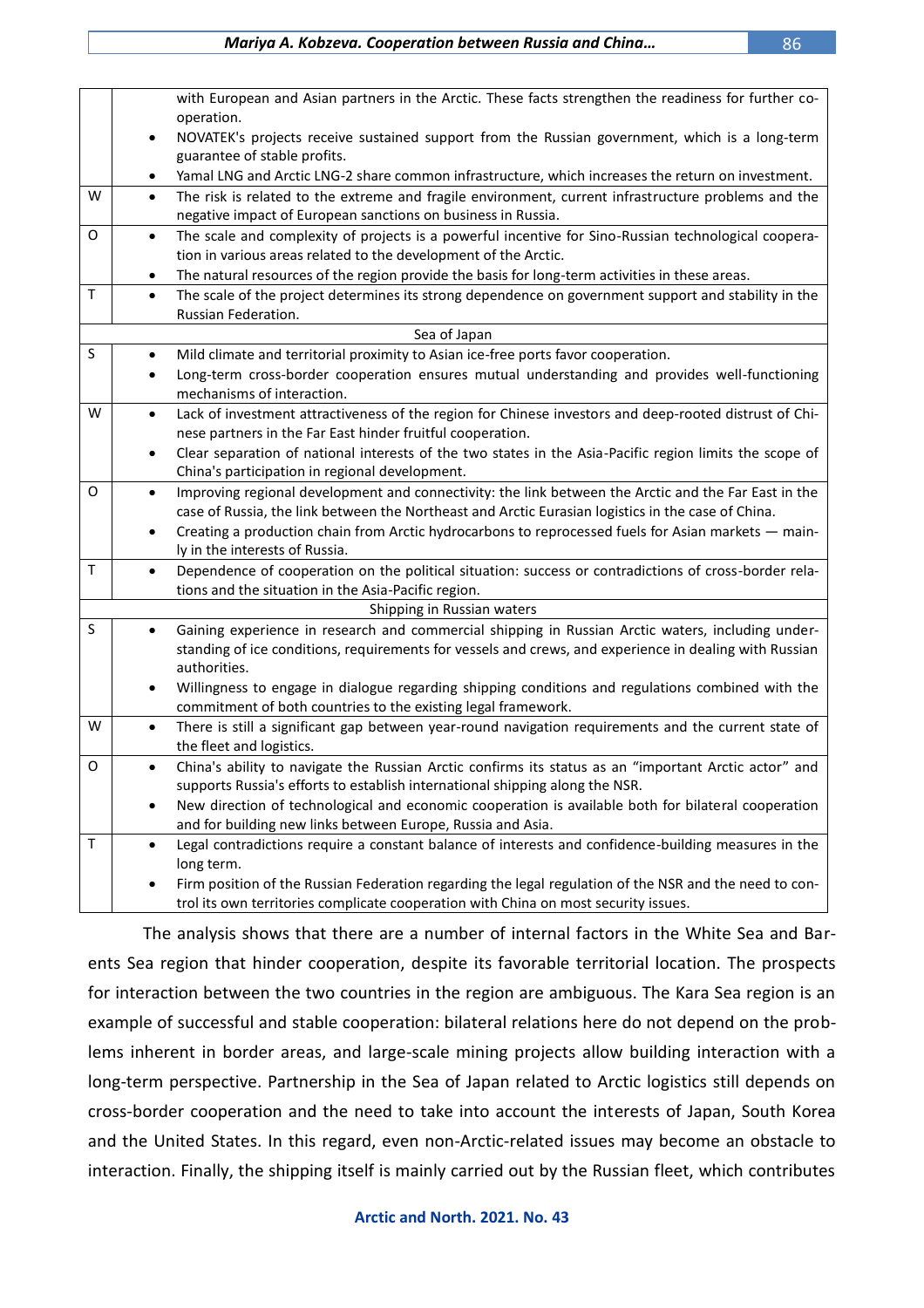to the development of the Northern Sea Route. Chinese shipping in the Russian Arctic still retains its image value in promoting ISR and is not a source of significant economic benefits. In the future, cooperation will depend on the readiness of the Chinese partners to compromise on navigation rules in Russian waters.

#### *Conclusions*

The partnership format contributes to the development of cooperation between Russia and China in the field of Arctic shipping. Thanks to new mechanisms of interaction and joint political decisions, the format provides a number of additional opportunities for dialogue and projects implementation. At the same time, bilateral cooperation is gradually concentrating around consonant initiatives: the development of the Northern Sea Route and the construction of the Ice Silk Road.

The interests of the two countries in the framework of the initiatives are fundamentally different. The national interest of Russia is to make the NSR a backbone of socio-economic development of the Arctic and a transport corridor from Europe to Asia. Russia needs good reasons to cooperate with China: projects that make a significant contribution to the development of resources and the country's economy. For China, a key incentive to participate in Arctic shipping is the development of new routes for trade with European countries and the delivery of resources. The PRC does not seek to limit itself to cooperation only with the Russian Federation or to invest in infrastructure fully managed by Moscow.

The contradictions between the national interests of Russia and the PRC are especially evident in the security sphere. This leads to political distance between countries and narrows the possible options for cooperation. Moreover, if maximizing China's influence in the Arctic contradicts Russia's interests, then maximizing Russia's influence does not necessarily contradict China's interests. This strategic advantage creates a favorable balance in Russia's interests.

It is important to note, however, that concerns about China's capabilities in the field of military security in the Arctic arise against the background of the absence of effective mechanisms for international cooperation. In this regard, the dialogue of key actors in the region, primarily Russia and the United States, as well as the joint development of interaction criteria can make a constructive contribution to relations with China in the field of Arctic shipping. At the same time, the radicalization of the US position towards Russia and the PRC in the Arctic and the lack of an effective dialogue with Washington can change the balance of power and induce Moscow and Beijing to make undesirable compromises for them. In order to avoid such a situation, it is advisable for Russia to take the initiative to develop an international dialogue on the safety of navigation in the Arctic. Namely, to pay active attention to the development of mechanisms for the management of marine resources in the Arctic Ocean, the exchange of observations of climate and ocean, as well as support for navigation. All these issues are important for the safety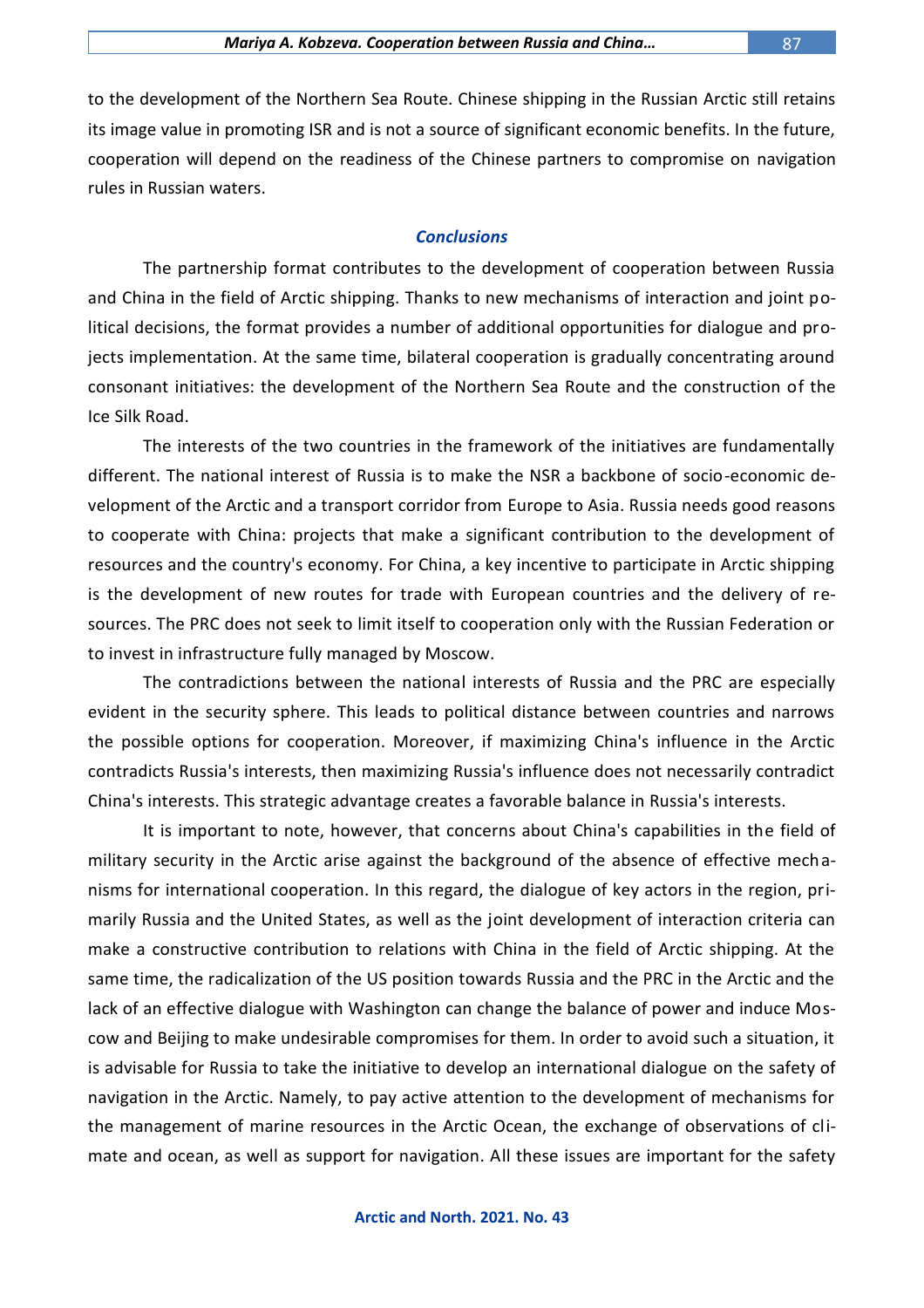of navigation on the NSR and can become the basis for fruitful cooperation between Russia and the PRC. Russia's chairmanship of the Arctic Council provides additional opportunities to stimulate multilateral dialogue, in which China can play an important, but not exclusive role, while remaining within the existing regime of Arctic governance.

In the political sphere, cooperation serves to form the national image of both Russia and China and contributes to the promotion of the idea of multipolarity. Since both initiatives (the development of the NSR and the construction of the ISR) are aimed at strengthening the interconnectedness of global markets, the warming of relations between Russia and the countries of Europe, and especially Northern Europe, can balance cooperation in the Arctic. In turn, t the European countries' distance from cooperation with Russia and China would complicate the implementation of national tasks and negatively affect the development of the region as a zone of peaceful cooperation.

Assessing the involvement of China in the development of shipping, it should be noted that geographically, Chinese companies have declared their interest in cooperation along the entire length of the Russian Arctic from Arkhangelsk to Vladivostok. However, cooperation is mainly focused on the implementation of infrastructure projects in the Barents and White Seas (the gateway of the Russian Arctic to Europe), the Kara Sea (the backbone region for resource extraction in the Arctic), the Sea of Japan (the gateway of Arctic logistics to Asia). At the same time, many projects have been idle for years, indicating a strict dependence on government support. Meanwhile, China remains a promising source of investment in shipbuilding related to the Arctic (ice-class vessels, including those for transporting LNG, drilling platforms and port facilities adapted for the Arctic). In this area, the PRC is actively cooperating with leading Russian, American and European companies, rapidly reducing its own technological gap. On the condition of a parity partnership with Russian companies, Chinese corporations can make a positive contribution to the development of shipping along the Northern Sea Route.

Under these circumstances, the following areas are the most promising for Russian-Chinese cooperation. First, within the framework of the dialogue between the Legal Department of the Russian Ministry of Foreign Affairs and the Legal Department of the Chinese Ministry of Foreign Affairs — the study of mutually beneficial solutions to improve the legal support of shipping. Second, the strengthening of state support and mutual coordination in the framework of the development of port infrastructure projects in the Arctic and the Far East, as well as the construction of Arctic vessels for various purposes. This implies the development of a joint vision of priorities for cooperation in Arctic logistics in relation to the infrastructure of the border areas of the Far East and North-East of the PRC by the responsible agencies and local administrations. Third, strengthening mutual trust through joint exercises in maritime safety and environmental damage management, particularly in the Sea of Japan, as well as multilateral consultations with European and Asian partners to ensure the safety of Arctic shipping. Fourth, public and private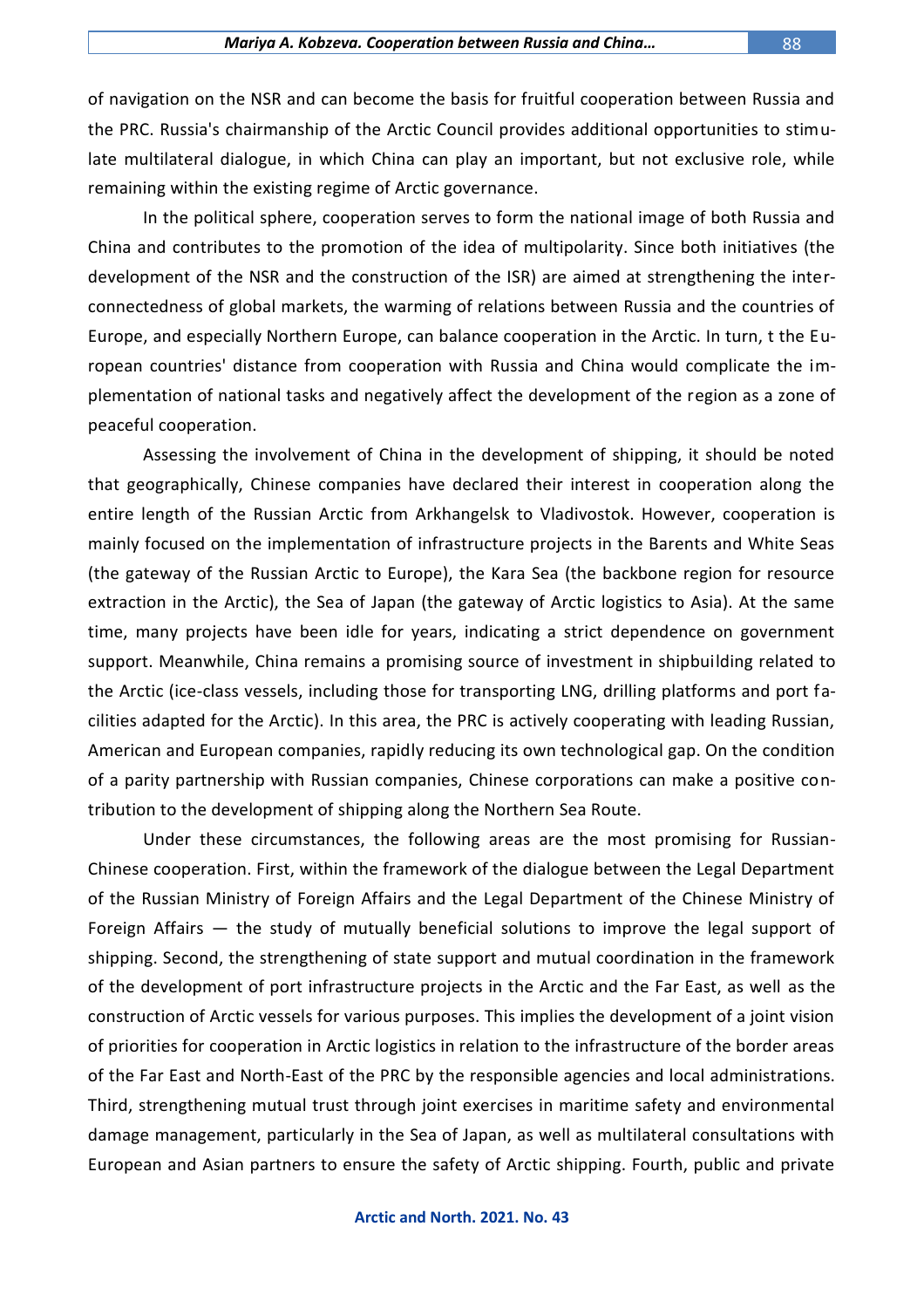support for scientific projects and exchanges, as well as the development of multilateral dialogue with European and Asian partners in the field of scientific and technical cooperation for shipping in the Arctic.

## *References*

- 1. Luzyanin S.G. *Moya vtoraya rodina Kitay: kniga pamyati ob akademike M.L. Titarenko* [My Second Homeland China: a Book in Memory of Academician M.L. Titarenko]. Moscow, IDV RAN Publ., 2018, 599 p. (In Russ.)
- 2. Ershov V.F. Rossiya i Kitay v XXI veke: strategicheskoe partnerstvo v usloviyakh tsivilizatsionnoy globalizatsii [Russia and China in the 21st Century: Strategic Partnership in the Context of Civilizational Globalization]. *Vestnik Rossiyskogo universiteta druzhby narodov. Ser.: Istoriya Rossii* [RUDN Journal of Russian History], 2019, vol. 18, no. 4, pp. 804–827.
- 3. Konyshev V.N., Sergunin A.A. Arktika na perekrestye geopoliticheskikh interesov [Arctic at Crossroad of Geopolitical Interests]. *Mirovaya ekonomika i mezhdunarodnye otnosheniya* [World Economy and International Relations], 2010, no. 9, pp. 43–53.
- 4. Conley H.A., Melino M. America's Arctic Moment. Great Power Competition in the Arctic to 2050. *A Report of the CSIS Europe Program*, 2020, p. 46.
- 5. Bertelsen R.G., Gallucci V. The Return of China, Post-Cold War Russia, and the Arctic: Changes on Land and at Sea. *Marine Policy*, 2016, no. 72, pp. 240–245.
- 6. Østreng W., Eger K.M., Fløistad B., Jørgensen-Dahl A., Lothe L., Mejlaender-Larsen M., Wergeland T. *Shipping in Arctic Waters. A Comparison of the Northeast, Northwest and Trans Polar Passages*. Berlin, Springer, 2013, 414 p. DOI: 10.1007/978-3-642-16790-4
- 7. Lanteigne M. One of Three Roads: The Role of the Northern Sea Route in Evolving Sino-Russian Strategic Relations. *Norwegian Institute of International Affairs Policy. Brief 2*, 2015, pp. 1–4.
- 8. Sørensen C.T.N., Klimenko E. Emerging Chinese-Russian Cooperation in the Arctic: Possibilities and Constraints. Stockholm, Stockholm International Peace Research Institute. *SIPRI Policy Paper*, 2017, no. 46, 43 p.
- 9. Konyshev V.N., Sergunin A.A. Osvoenie prirodnykh resursov Arktiki: puti sotrudnichestva Rossii s Kitaem v interesakh budushchego [Development of Natural Resources in the Arctic: Ways of Cooperation between Russia and China in the Interests of the Future]. *Natsional'nye interesy: prioritety i bezopasnost'* [National Interests: Priorities and Security], 2012, no. 39, pp. 2–9.
- 10. Voronenko A.L. Perspektivy rossiysko-kitayskogo sotrudnichestva v oblasti kommercheskogo osvoeniya Severnogo morskogo puti [Prospects for Russian-Chinese Cooperation in the Field of Commercial Development of the Northern Sea Route]. *Vestnik Khabarovskogo gosudarstvennogo universiteta ekonomiki i prava* [Bulletin of the Khabarovsk State University of Economics and Law], 2018, no. 2, pp. 296–304.
- 11. Morozov Yu.V. Kitay v Arktike: tseli i riski dlya rossiysko-kitayskikh otnosheniy [China in the Arctic Region: Targets and Risks for Russian-Chinese Relations]. *Problemy Dal'nego Vostoka* [The Far Eastern Affairs], 2016, no. 5, pp. 21–32.
- 12. Aleksandrov O.B. Perspektivy strategicheskogo al'yansa Rossii i Kitaya v Arktike [Prospects of the Russian-Chinese Strategic Alliance in the Arctic Region]. *Rossiya XXI* [Russia XXI], 2015, no. 2, pp. 24–35.
- 13. Liu H. Yidai Yilu' Zhanlue Beijing Xia De Beiji Hangxian Kaifa Liyong [Analysis of the Importance and Significance of the Arctic Sea Routes in the Context of the 'One Belt and One Road' Strategy]. *Zhongguo Gongcheng Kexue*, 2016, no. 18, pp. 111–118.
- 14. Dou B. Dongbei Ya Sichou Zhi Lu Yu Zhongguo 'Yidai Yilu' Zhanlue De Tazhan [The Northeast Asian Silk Road and the Expansion of China's 'One Belt, One Road' Strategy]. *Renmin Luntan*, 2016, no. 29, pp. 70–71.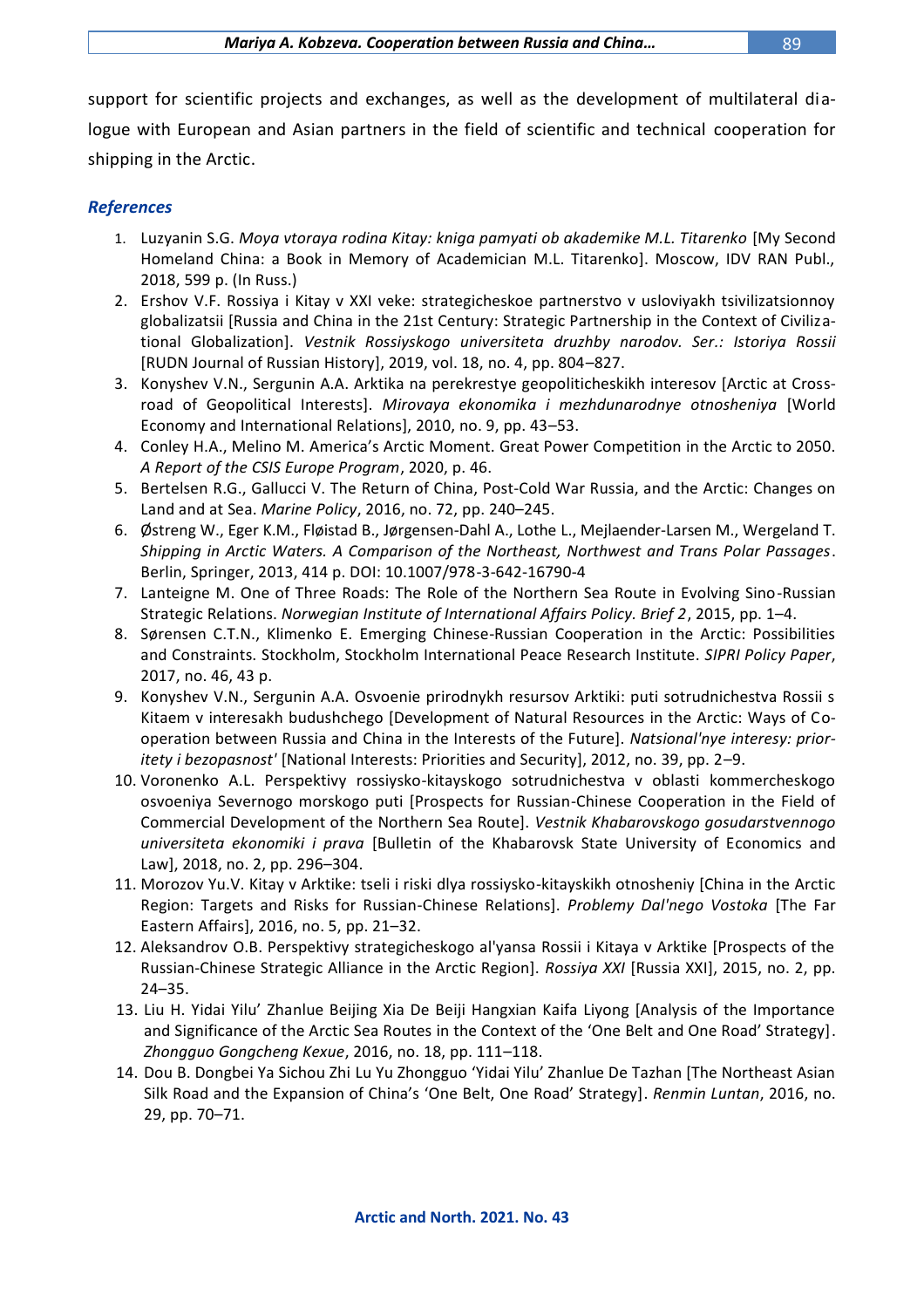- 15. Khramchikhin A.A. Znachenie Arktiki dlya natsional'noy bezopasnosti Rossii, Kitay mozhet stat' arkticheskoy derzhavoy [The Value of the Arctic for Russia's National Security, China May Become the Arctic Power]. *Arktika i Sever* [Arctic and North], 2015, no. 21, pp. 88–97.
- 16. Dun Ts., Lukin A.L. Perspektivy sotrudnichestva Rossii i Kitaya v Arktike i rossiyskiy Dal'niy Vostok [The Prospects for Russia-China Collaboration in the Arctic and the Russian Far East]. *Oykumena. Regionovedcheskie issledovaniya* [Ojkumena. Regional Researches], 2018, vol. 4, no. 47, pp. 158– 167.
- 17. Burilkov A., Geise T. Maritime Strategies of Rising Powers: Developments in China and Russia. *Third World Quarterly*, 2013, vol. 34, no. 6, pp. 1037–1053.
- 18. Sun Y. The Northern Sea Route: The Myth of Sino-Russian Cooperation. *The Stimson Center*, 2018, p. 16.
- 19. Li Zh., Hu M. Beijí hangdao "kaitong yu zhongguo ji qi shou yingxiang quyu de maoyi zengzhang qianlì fenxi [Analysis of the Opening of the Arctic Channel and the Trade Growth Potential of China and Its Affected Areas]. *Jidi Yanju*, 2015, vol. 27, no. 4, pp. 429-438.
- 20. Lanteigne M. China's Maritime Security and the "Malacca Dilemma". *Asian Security*, 2008, vol. 4, no. 2, pp. 143–161.
- 21. Zhang C., Huang D. Zhongguo Beiji Quanyi De Weihu Lujing Yu Celue Xuanze [The Maintenance Route and Strategy Choice of China's Arctic Rights and Interests]. *Huadong Ligong Daxue Xuebao* (Shehui Kexue Ban), 2015, vol. 30, no. 6, pp. 73–84.
- 22. Cole D.B. The PLA Navy and "Active Defense". *The People's Liberation Army and China in Transition*, 2003, pp. 129–138.
- 23. Pan Z., Lu Z. Beiji Diqu De Zhanlue Jiazhi Yu Zhongguo Guojia Liyi Yanjiu [Strategic Value of the Arctic Region and Study of China's National Interests]. *Jianghuai Luntan*, 2013, no. 2, pp. 118– 123.
- 24. Lagutina M., Leksyutina Y. BRICS Countries' Strategies in the Arctic and the Prospects for Consolidated BRICS Agenda in the Arctic. *The Polar Journal*, 2019, no. 9 (2), pp. 45–63. DOI: 10.1080/2154896X.2019.1618559
- 25. Feng H. Will China and Russia Form an Alliance against the United States? The New Geostrategic Game. *DIIS Report*, 2015, no. 7, p. 45.
- 26. Korolev A., Portyakov V. China-Russia Relations in Times of Crisis: A Neoclassical Realist Explanation. *Asian Perspective*, 2018, vol. 42, no. 3, pp. 411–437.
- 27. Alexeeva O., Lasserre F. An Analysis on Sino-Russian Cooperation in the Arctic in the BRI Era. *Advances in Polar Sciences*, 2018, vol. 29, no. 4, pp. 269–282.
- 28. Gabuev A. Crouching Bear, Hidden Dragon: "One Belt One Road" and Chinese-Russian Jostling for Power in Central Asia*. Journal of Contemporary East Asia Studies*, 2016, vol. 5, no. 2, pp. 61–78.
- 29. Pestsov S.K., Volynchuk A.B. Strategiya razvitiya Dal'nego Vostoka: (ne)tipichnyy sluchay sovremennoy rossiyskoy regional'noy politiki [Far East Development Strategy: (Not) Typical Case of Modern Russian Regional Policy]. *Istoricheskaya i sotsial'no-obrazovatel'naya mysl'* [Historical and Social-Educational Idea], 2018, vol. 10, no. 3–1, pp. 82–92.
- 30. Sevastyanov S.V., Kravchuk A.A. Uskorennoe razvitie Arktiki i Dal'nego Vostoka: sinergiya proektov [Accelerated Development of the Arctic and the Far East: Synergy of Projects]. *Oykumena. Regionovedcheskie issledovaniya* [Ojkumena. Regional Researches], 2019, vol. 4, no. 51, pp. 7–20.
- 31. Sergunin A., Konyshev V. Forging Russia's Arctic Strategy: Actors and Decision-Making. *The Polar Journal*, 2019, pp. 75–93.
- 32. Kobzeva M. China's Arctic Policy: Present and Future. *The Polar Journal*, 2019, pp. 1–19.
- 33. Ivanov S.A. Perspektivy sotrudnichestva provintsii Kheyluntszyan s Primorskim kraem [Prospects of Cooperation between Heilongjiang Province and Primorsky Krai]. *Obshchestvo i gosudarstvo v Kitae* [Society and State in China], 2018, vol. 48, no. 1, pp. 416–424.
- 34. Li J., Zhan L., Ma P. Zhongguo Kaifa Haishang Dongbei Hangdao De Zhanlue Tuijin Gouxiang [China's Strategic Vision for the Development of the Northeast Passage]. *Dongbei Caijing Daxue Xuebao*, 2014, no. 2, pp. 43–51.